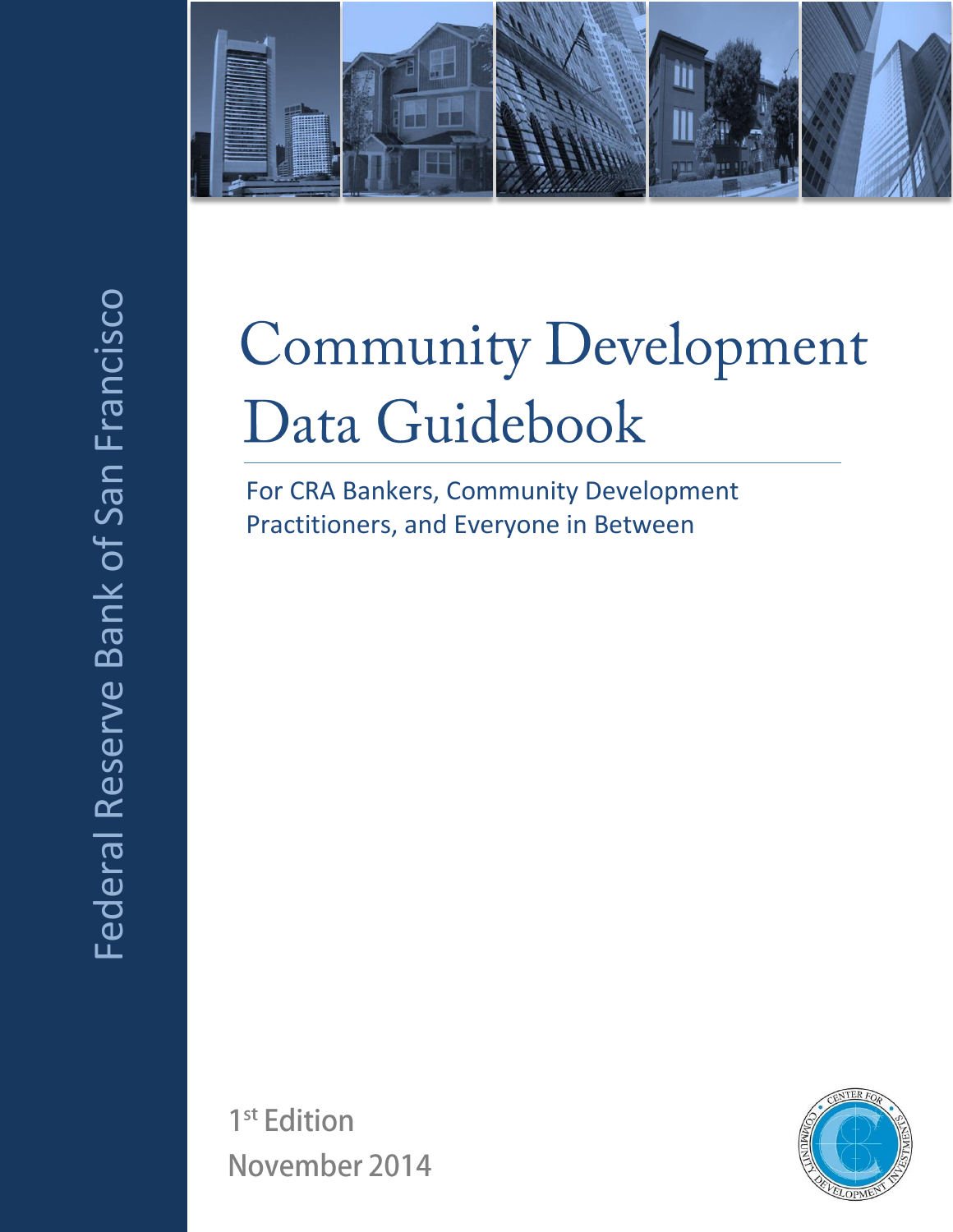## Forward

*William Dowling November 2014 Federal Reserve Bank of San Francisco* 

n "A Scandal in Bohemia" by Arthur Conan Doyle, Sherlock Holmes remarks, "It is a capital mistake to theorize before one has data. Insensibly one begins to twist facts to suit theories, instead of theories to suit facts." We may not be English detectives scouring the streets of 19<sup>th</sup> century London for clues, but for those in the community development field, good data is just as important. It allows us to be informed in our planning and pragmatic in our action. Therefore, it is important to use the right data in the right way. I

 This guide is meant to serve as a "how to" for those interested in conducting more robust community development research. This type of community-based research, often termed performance context in the regulatory world, is critical to bankers looking to make impactful investments and loans pursuant to Community Reinvestment Act (CRA) requirements. It is equally critical to community development practitioners looking to maximize impact in the areas in which they operate. In the first part of the guide, we provide a variety of data resources, divided by topic area, along with a practical application of how to retrieve the data and commentary on what to do when you have it. In the second part of the guide, we include an example of how different data pieces can come together to produce a strong performance context. While most of the sample resources referenced in this guide are publicly available and free, there are a few referenced items that are fee-based. Neither the inclusion of referenced resources nor their hyperlinks in this guide implies our sponsorship or endorsement of any third parties' views, products, or service. This guide is not meant to be final nor is it intended to be comprehensive. It is best to look at it as a starting point There are hundreds of other free and fee-based data resources available, and we encourage you to find the ones that add the best value to your organization's research strategy. The Office of the Comptroller of Currency has an extensive list of such resources in the [Community Development Resource Guide](http://www.occ.gov/topics/community-affairs/resource-directories/multifamily-rental/community-development-resource-guide.pdf) available on their website. Finally, due to the insertion of hyperlinks, this guide is best viewed in an electronic format; however, we have included enough information about each resource that a user could find it even without the link.

 By the end of this guide, we hope that you will have enough material to begin your own community development research. As with most things, practice makes perfect. The more you research community development needs, the better you will become at identifying trends and potential areas of impact.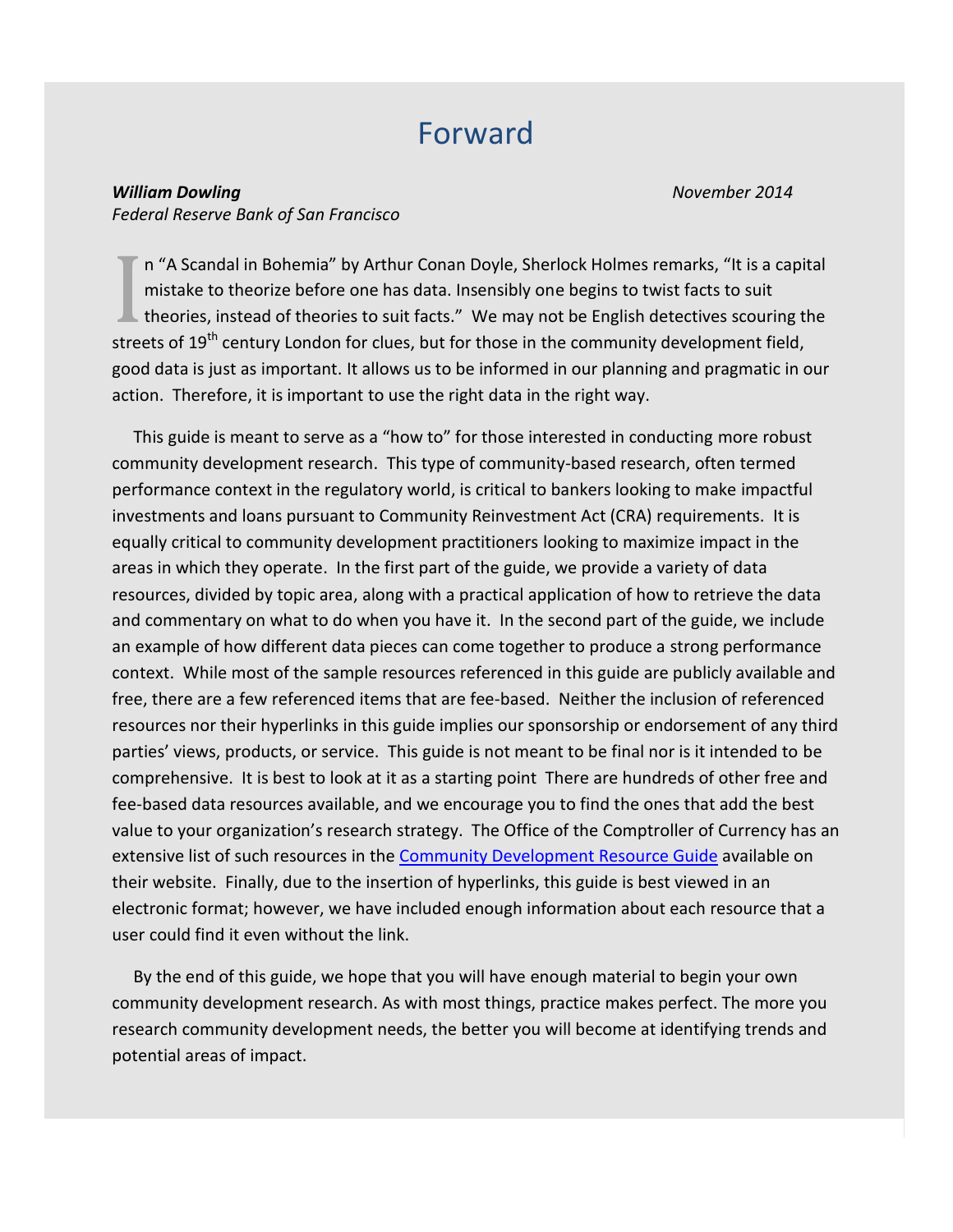## Table of Contents

| <b>Resources</b>      | $2 - 11$       |
|-----------------------|----------------|
|                       | 2              |
|                       | $\overline{2}$ |
|                       |                |
|                       | 2              |
|                       | 2              |
|                       | 2              |
|                       | $\overline{2}$ |
|                       | 3              |
| 3.                    | 3              |
|                       | 3              |
|                       | 4              |
|                       | 5              |
|                       | 5              |
|                       | 5              |
| C.                    | 6              |
|                       | 6              |
|                       | 6              |
|                       | 7              |
|                       | 7              |
|                       | 7              |
|                       | 8              |
|                       | 8              |
|                       | 8              |
| $\mathsf{C}$ .        | 9              |
|                       |                |
|                       | 10             |
| f.                    |                |
|                       | 11             |
| Il Research in Action | 12-19          |

|--|--|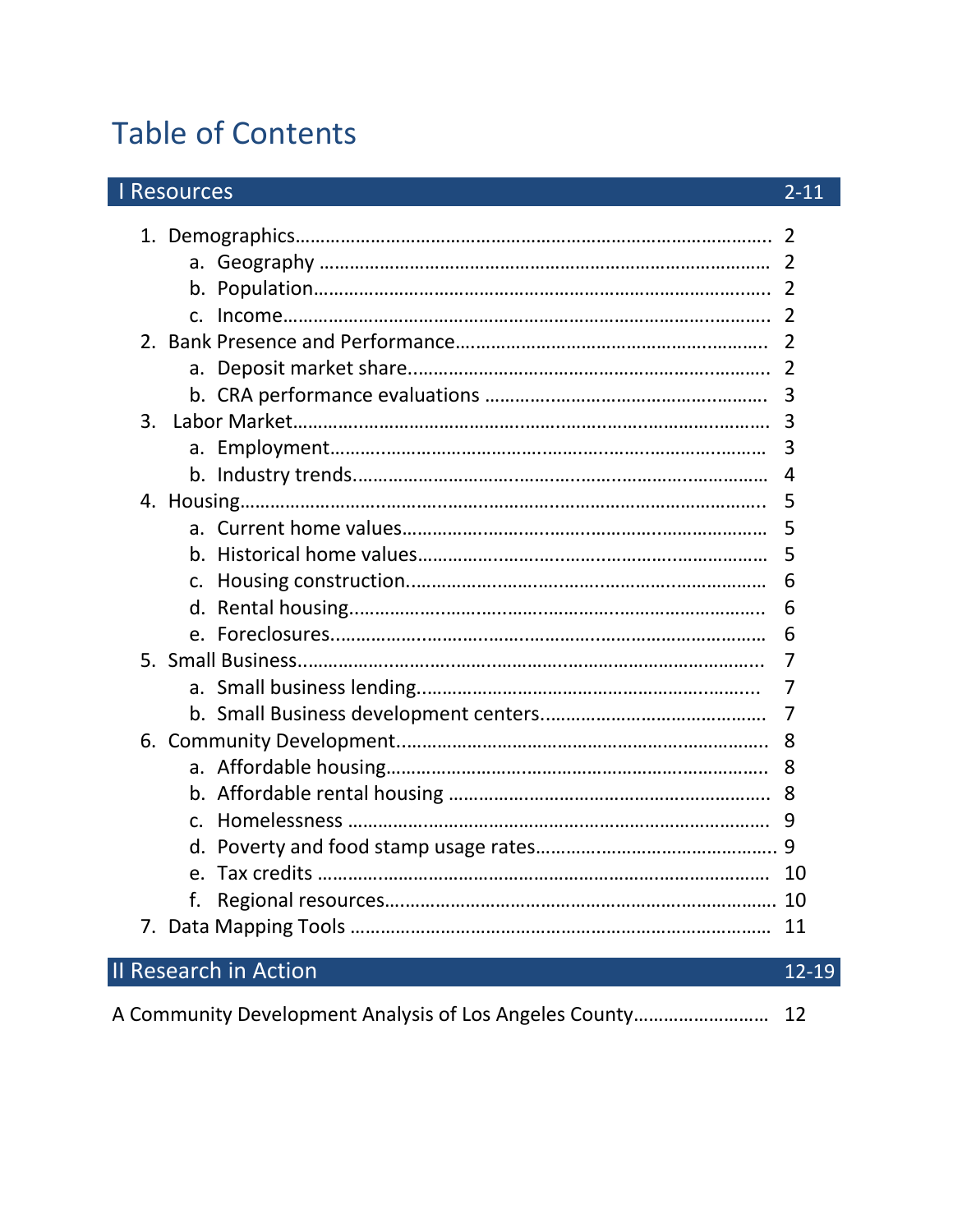## 1. Demographics

## 1. a. Geography

**Census Bureau, State-based County Outline Maps-**County maps of all the states in the U.S.: [http://www.census.gov/geo/maps-data/maps/stcou\\_outline.html](http://www.census.gov/geo/maps-data/maps/stcou_outline.html)

## 1. b. Population

**Census Bureau, QuickFacts-**The quickest way to determine the population of a given county is through the Census Bureau's QuickFacts page: <http://quickfacts.census.gov/qfd/index.html>

- 1. Click the state you're interested in  $\rightarrow$  select a city or county.
- 2. The population is under the *People QuickFacts*. In addition to the most recent estimates, you can also see population increases since the last Census.

## 1. c. Income

**Census Bureau, American Community Survey-**The ACS provides annual estimates of median, family, and per capita income (among others). Due to the nature of this survey, the figures tend to be at least a year old, but they can still serve as a valuable proxy: [http://factfinder2.census.gov](http://factfinder2.census.gov/)

- 1. Select *Advanced Search.*
- 2. Type relevant geography into the *state, county or place* search bar  $\rightarrow$  click on the DP03 ACS 1-year estimate data set.
- 3. Go to the *Income and Benefits* section.

Things to keep in mind…

- Census 1-year estimates are generally the right data sets to use for counties and larger cities, as they are the most current. For smaller geographies, sometimes only the 3 or 5-year estimates will be available.
- When checking the income of a given city or county, be sure to compare it against the statewide figures, and possibly those of neighboring municipalities. If it is significantly higher or lower, ask yourself why and keep this in mind when evaluating other economic development factors. Also compare income levels over time to see how the rate of change in one area compares to others, and ask why that might be the case.

## 2. Bank Presence and Performance

## 2. a. Deposit market share

**Federal Deposit Insurance Corporation-**The FDIC deposit market share reports list the number of offices, deposits, and deposit market share of banks operating in a given geography: <http://www2.fdic.gov/sod/>

1. Select the *Deposit Market Share* tab in the upper part of the page  $\rightarrow$  select a state  $\rightarrow$  select a county, city, or list of zip codes  $\rightarrow$  run report.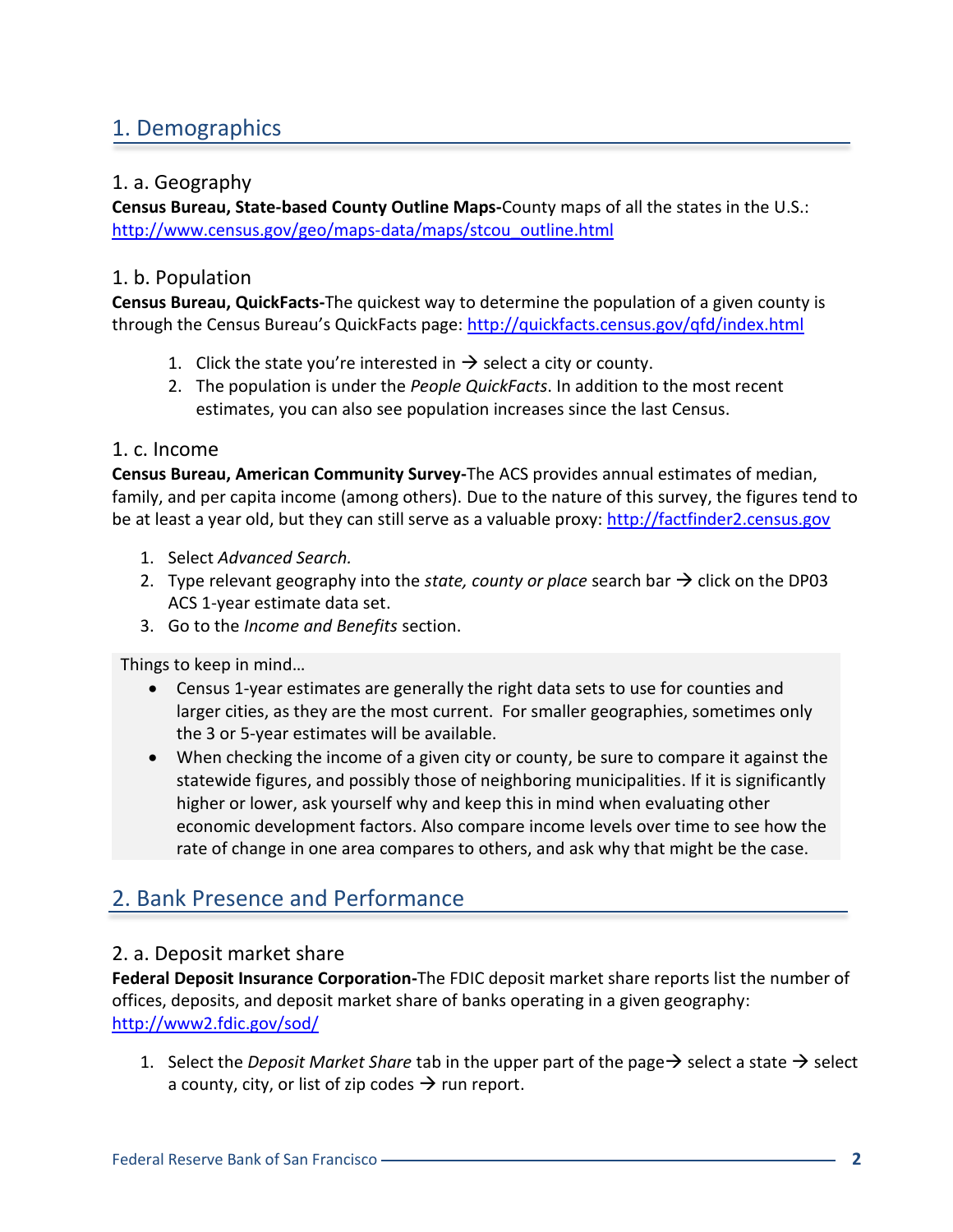- 2. The chart is divided into two main components, "Outside of Market" and "Inside of Market". *Inside of Market* gives data on the bank's operations in the geography you previously selected, while *Outside of Market* gives data on their operations everywhere else.
- 3. You can also see the locations of each bank, their headquarters, certificate number, and charter class.

## 2. b. CRA performance evaluations

**Federal Financial Institutions Examination Council-**The CRA performance evaluations (PE)s provide information on the lending, investment, and service performances of all regulated banks as well as a summary of each bank's activities and an analysis of market conditions: <http://www.ffiec.gov/cra/ratings.htm>

- 1. Select the state, exam period, rating, and geography in which you are interested (note: due to limitations in the search function, you can only find banks by the city in which they are headquartered, not the counties in which they operate)  $\rightarrow$  download relevant pdfs.
- 2. For FRB PEs, information about **overall bank lending and investments** can be found in the "Conclusions with Respect to Performance Tests." This includes small business, community development, and HMDA loans, as wells as community development investments.
- 3. Information about **specific markets** (generally on the county-level) can be found in the "Full-Scope Assessment Area Conclusions." Each PE includes an analysis, called a performance context, of the markets in which a bank operates which features data on industries, housing, community development, etc. You can also see what loans or investments were made to a specific market during the review period.

Things to keep in mind…

- The performance context portion of the performance evaluation is a great way to get county-level economic data. Even if a bank is not a competitor, it can be worthwhile to read their PE for the regional analysis which will highlight needs facing low-income populations.
- While there is no precedent when it comes to performance evaluations, it can be helpful to see what rating various banks received based on their level of activity.

## 3. Labor Market

## 3. a. Employment

**Bureau of Labor Statistics, Local Area Unemployment-**BLS publishes data on the labor force size, unemployment rate, and number of individuals employed/unemployed for most states, counties, and cities: <http://data.bls.gov/cgi-bin/dsrv?la>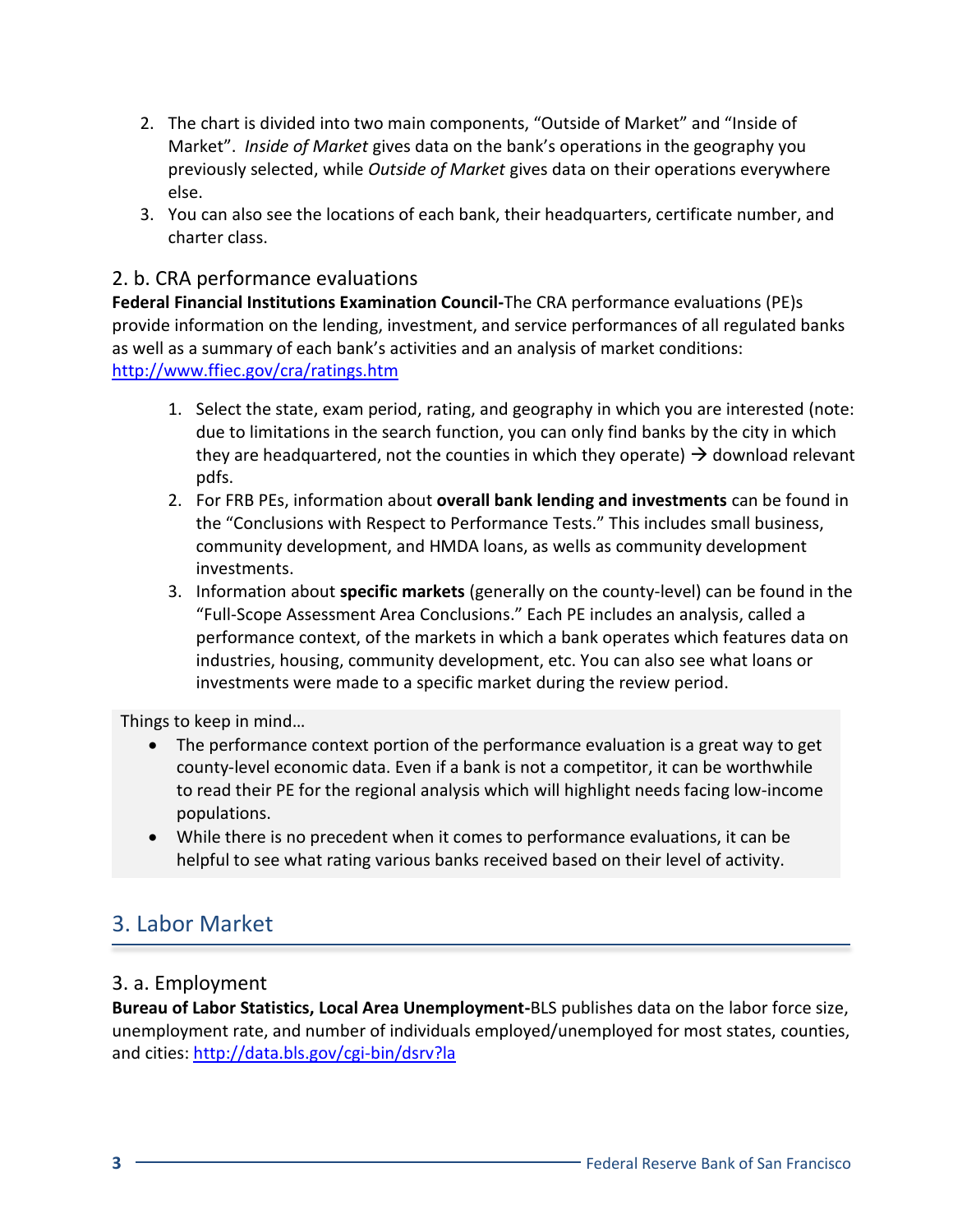- 1. Select state  $\rightarrow$  select state, metro, county or city  $\rightarrow$  select the labor force statistic you are interested in (multiple statistics can be selected)  $\rightarrow$  select seasonally adjusted or not seasonally adjusted (seasonally adjusted controls for seasonal spikes in employment)  $\rightarrow$  retrieve data.
- 2. As a default, you will be given the labor statistics for the past 10 years. You can control that by selecting the *More Formatting Options* button.

Things to keep in mind…

- When comparing unemployment over years, it is best to use the annual numbers. This is the average of all the preceding months.
- If using monthly unemployment rates, keep in mind that employment will almost always increase in certain months due to seasonal hiring.
- When examining increases or decreases in the unemployment rate, it is helpful to examine the labor force size for that same time period. For example, if there is a decrease in the unemployment rate but also a decrease in the labor force, less people are competing for jobs.

## 3. b. Industry trends

**Bureau of Labor Statistics, Quarterly Census of Employment and Wages-**BLS will provide information on employment in various sectors along with wage data: [http://data.bls.gov/cgi](http://data.bls.gov/cgi-bin/dsrv?en)[bin/dsrv?en](http://data.bls.gov/cgi-bin/dsrv?en) 

- 1. Select *total, all industries* or the various industries you are interested in. Selections 1011- 1029 are the main industry categories- everything below is a subcategory  $\rightarrow$  select the county/counties in which you are interested  $\rightarrow$  select whether you are interested in all employment, or if you want the sectors divided into government and private  $\rightarrow$  select the data type(s) you are interested in  $\rightarrow$  select establishment size  $\rightarrow$  retrieve data.
- 2. As a default, you will be given the labor statistics for the past 10 years. You can control that by selecting the *More Formatting Options* button.

Things to keep in mind…

- When selecting a county or counties, it is beneficial to also select the entire state and sometimes even the U.S. This gives you context for the county's figures.
- Compare overall increases or decreases in a particular sector to larger increases or decreases in the overall labor force. If a particular sector has experienced dramatic growth or reductions, ask yourself why.

**Moody's Analytics, Précis Metro Report, Subscription-**Moody's reports offer data on a number of economic factors in large metro areas throughout the U.S: <https://www.economy.com/precismetro>

**Federal Reserve Bank of San Francisco, 12th District County Profiles-**The 12th District County Profiles provide valuable information on the various labor-market, housing, and economic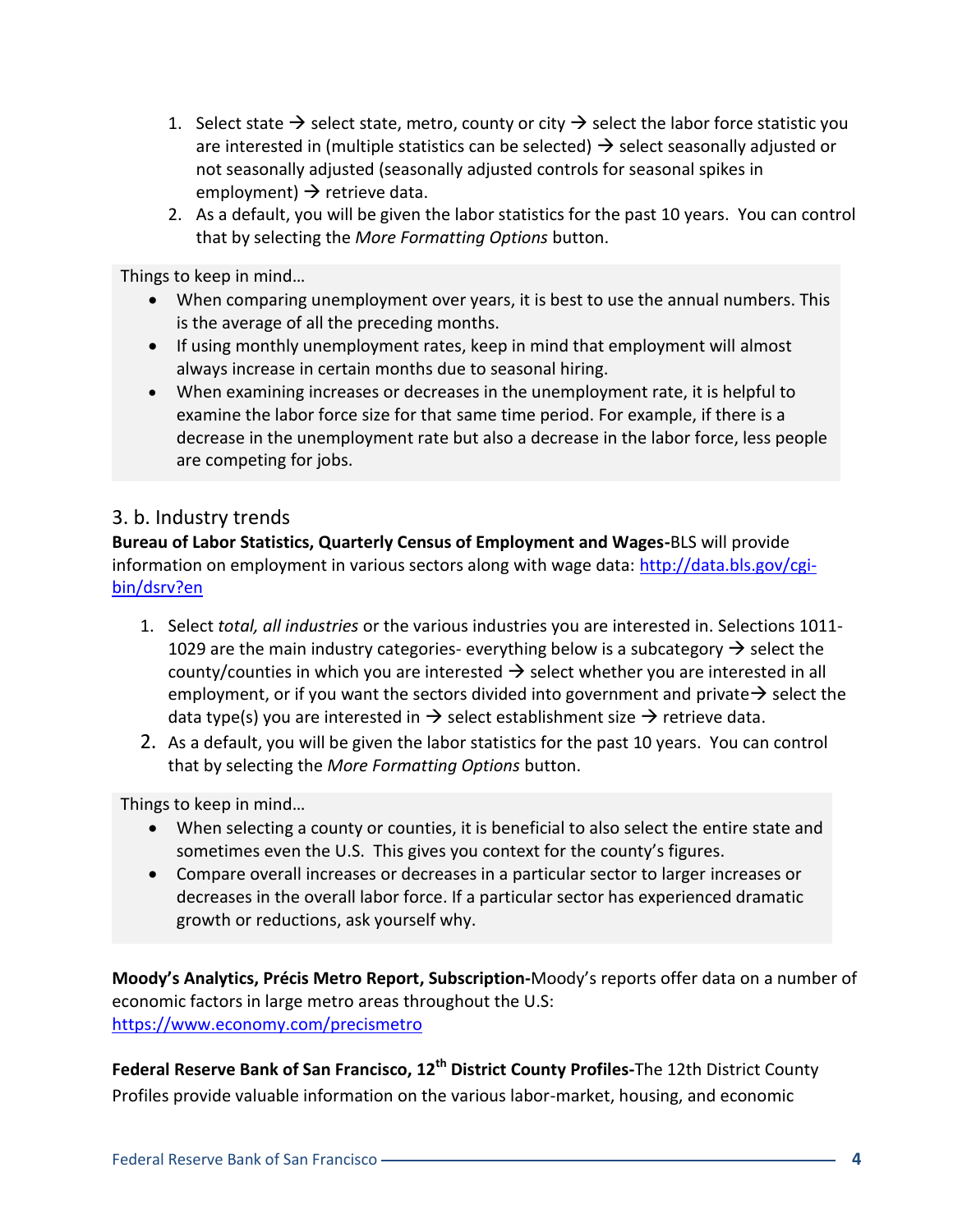development issues impacting communities throughout the nine western states: <http://www.frbsf.org/community-development/data/12th-district-county-profiles/>

**County Economic Development Departments-**Many counties release annual reports on the local economy. It is worth checking the economic development websites of counties in your markets.

## 4. Housing

## 4. a. Current home values

**National Association of Realtors-**NAR has a website for each state's association of Realtors which will often publish reports on housing values and sometimes release the underlying data sets. Additionally, NAR lists median home price data available by metro: <http://www.realtor.org/topics/metropolitan-median-area-prices-and-affordability/data>

**Federal Reserve Bank of San Francisco, 12th District County Profiles-**The 12th District County Profiles provide valuable information on the various labor-market, housing, and economic development issues impacting communities throughout the nine western states: <http://www.frbsf.org/community-development/data/12th-district-county-profiles/>

Things to keep in mind….

 Compare county home values to larger state and national values. Are the price trends consistent with statewide trends? If prices are trending upwards, you may see rising rental prices and declining apartment vacancy rates in the area. If they are trending downwards, the opposite will probably be true.

**Zillow, Local Data-**Zillow lists home prices and values on the state, county, and city level. You also have the option to review a 1-year, 5-year, or 10-year time period: [http://www.zillow.com/local](http://www.zillow.com/local-info/)[info/](http://www.zillow.com/local-info/)

## 4. a. Historic home values

**Federal Housing Finance Agency, Housing Price Index-**The housing price index (HPI) is based on transactions involving conventional and conforming mortgages (single-family properties only) that have been purchased or securitized by Fannie Mae or Freddie Mac. It is a weighted, repeat-sales index, measuring average price changes in repeat sales or refinancing on the same properties: <http://www.fhfa.gov/DataTools/Downloads/Pages/House-Price-Index-Datasets.aspx>

- 1. Download the U.S., state, and 100 largest metropolitan area Excel data sets. If your county is not one of the 100 largest metro areas, it can still be helpful to perform analysis on the next closest metro area.
- 2. Copy and paste the U.S., state, and metro columns next to each other according to the relevant year. Because this is an index, it is important that all columns have the same starting year.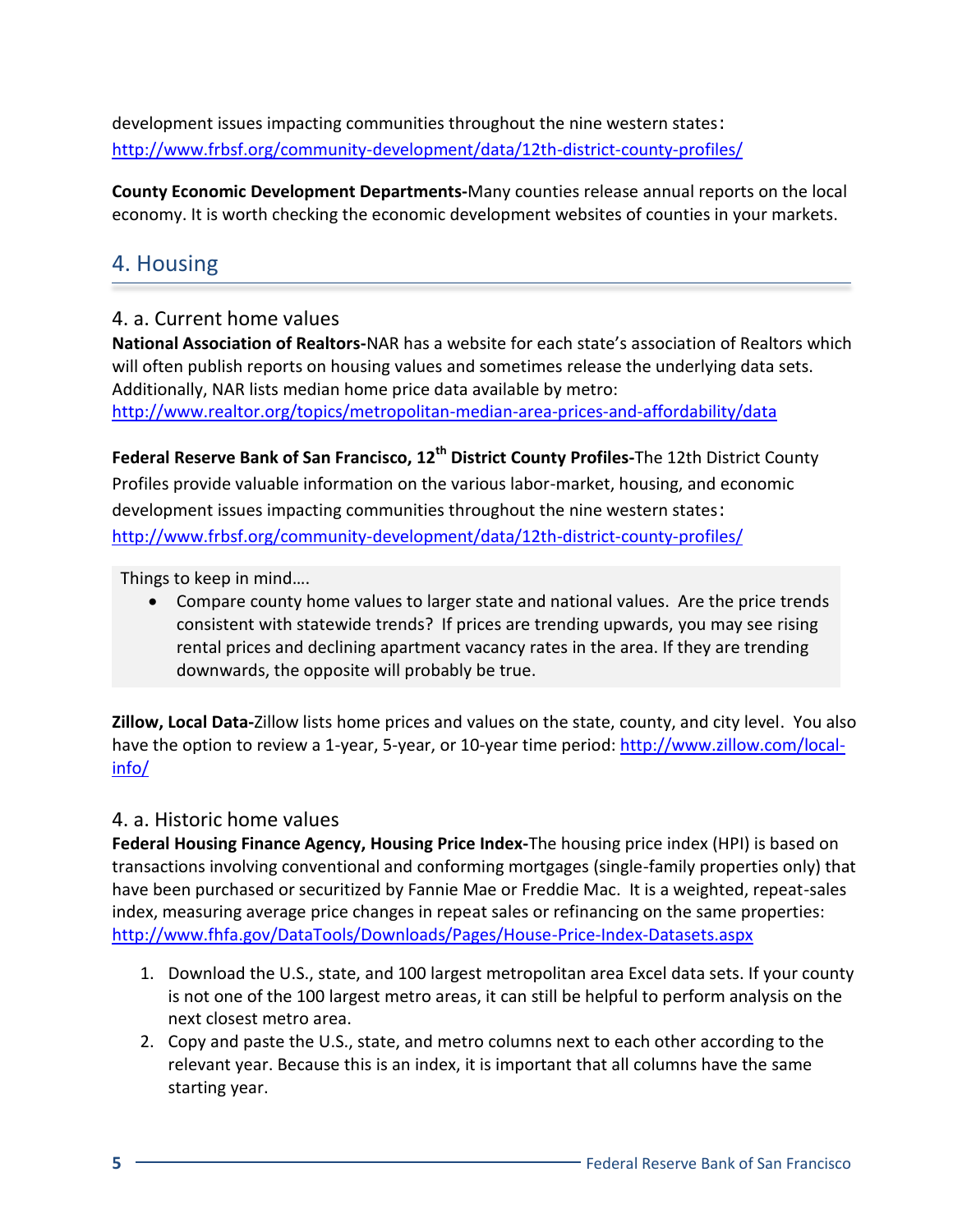3. Insert the data into a line graph.

Things to keep in mind…

 When comparing historical county housing values to state or national trends, consider factors such as the timing of when prices hit a peak or trough, or the relative severity of price declines during the recession and the pace of recovery after.

## 4. c. Housing construction

**Census Bureau, Building Permits-** Building permits can be a good proxy of housing construction: <http://censtats.census.gov/bldg/bldgprmt.shtml>

1. Select annual or monthly rates and the county in which you are interested  $\rightarrow$  retrieve data.

Things to keep in mind…

 Observe changes in the number of issued permits over time. If issuance is increasing, it is generally a good sign for the housing market (and economy as a whole) as it means construction is on the rise.

## 4. d. Rental housing

**Census Bureau, American Community Survey-**The ACS provides annual estimates of rental costs for counties and states. Due to the nature of this survey, the figures tend to be at least a year old, but they can still serve as a valuable proxy: [http://factfinder2.census.gov](http://factfinder2.census.gov/)

- 1. Select *Advanced Search.*
- 2. Type relevant geography into the *state, county or place* search bar  $\rightarrow$  click on the DP04 ACS 1-year estimate data set.

**Department of Housing and Urban Development, Fair Market Rents-**Fair market rent is the amount that a given property would go for if it were currently leasing: <http://www.huduser.org/portal/datasets/fmr.html>

**REIS, Subscription-**REIS offers current data on rental prices and vacancy rates for certain metro areas:<https://www.reis.com/>

#### 4. e. Foreclosures

**Federal Reserve Bank of San Francisco, Housing Market Reports, 12th District Only-**FRBSF provides presentations on statewide foreclosure trends: [http://www.frbsf.org/community](http://www.frbsf.org/community-development/initiatives/foreclosure-resources/local-housing-mortgage-market-trends/)[development/initiatives/foreclosure-resources/local-housing-mortgage-market-trends/](http://www.frbsf.org/community-development/initiatives/foreclosure-resources/local-housing-mortgage-market-trends/)

**RealtyTrac-**Publishes foreclosure data searchable by county or zip code: <http://www.realtytrac.com/>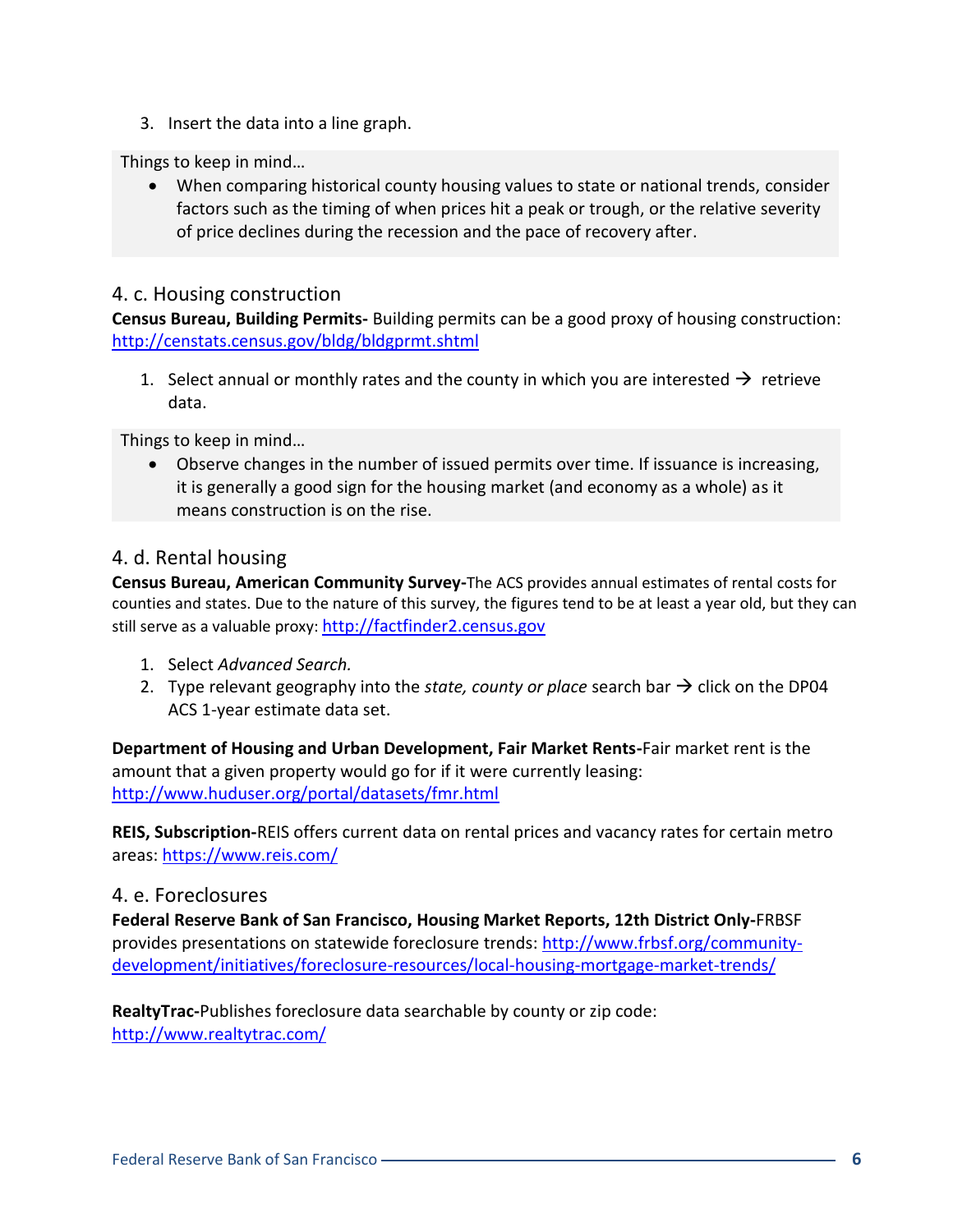## 5. Small Business

## 5. a. Small business lending

**Federal Financial Institutions Examination Council, CRA Small Business Data-** Banks and thrifts report data on small business and farm lending if they have assets greater than \$1 billion (the exact asset level is adjusted annually for inflation). This information can be researched by geography or institution and allows the user to see what percentage of loans went to LMI census tracts[: http://www.ffiec.gov/cra/craproducts.htm](http://www.ffiec.gov/cra/craproducts.htm)

1. Click on *Aggregate Reports*  $\rightarrow$  select the year and state you are interested in  $\rightarrow$  retrieve by county or MSA  $\rightarrow$  "Small Business Loans-Originations" provides information on the dollar amount of small businesses loans parsed by loan amount and income track, while "Small Business Lenders in Area-Originations" provides information on small business loans parsed by the issuing financial institution.

Things to keep in mind…

- The "Loans to Business with Gross Annual Revenues <= \$1 Million" tab will provide more targeted information on the number of loans that are going to businesses traditionally defined as small. As delineated by the other tabs of these tables, it is possible for small business loans to go to businesses that are not traditionally defined as small.
- While CRA small business data can give a valuable glimpse into the lending activities of institutions with assets over \$1 billion, keep in mind that these institutions are only a part of those that are involved in small business lending, and the data is not necessarily representative of larger small business lending trends.

**Small Business Administration, Small Business Profiles for States and Territories-**These profiles provide an overview of statewide small business lending trends: <https://www.sba.gov/advocacy/>

**Small Business Administration, Most Active SBA 7(a) Lenders-**This list details the 100 banks most active in administering SBA 7(a) loans: <http://www.sba.gov/lenders-top-100>

**Federal Reserve Board, Senior Loan Officer Opinion Survey on Bank Lending Practices-**This assessment, conducted quarterly, surveys up to eighty large domestic banks and twenty-four U.S. branches and agencies to get their opinions on lending conditions: <http://www.federalreserve.gov/boarddocs/SnloanSurvey/>

**Community Reinvestment Act, Performance Evaluations-**CRA performance evaluations provide data on the small business lending activities of regulated banks. Refer to 2.b. for information on how to access these evaluations.

5. b. Small business development centers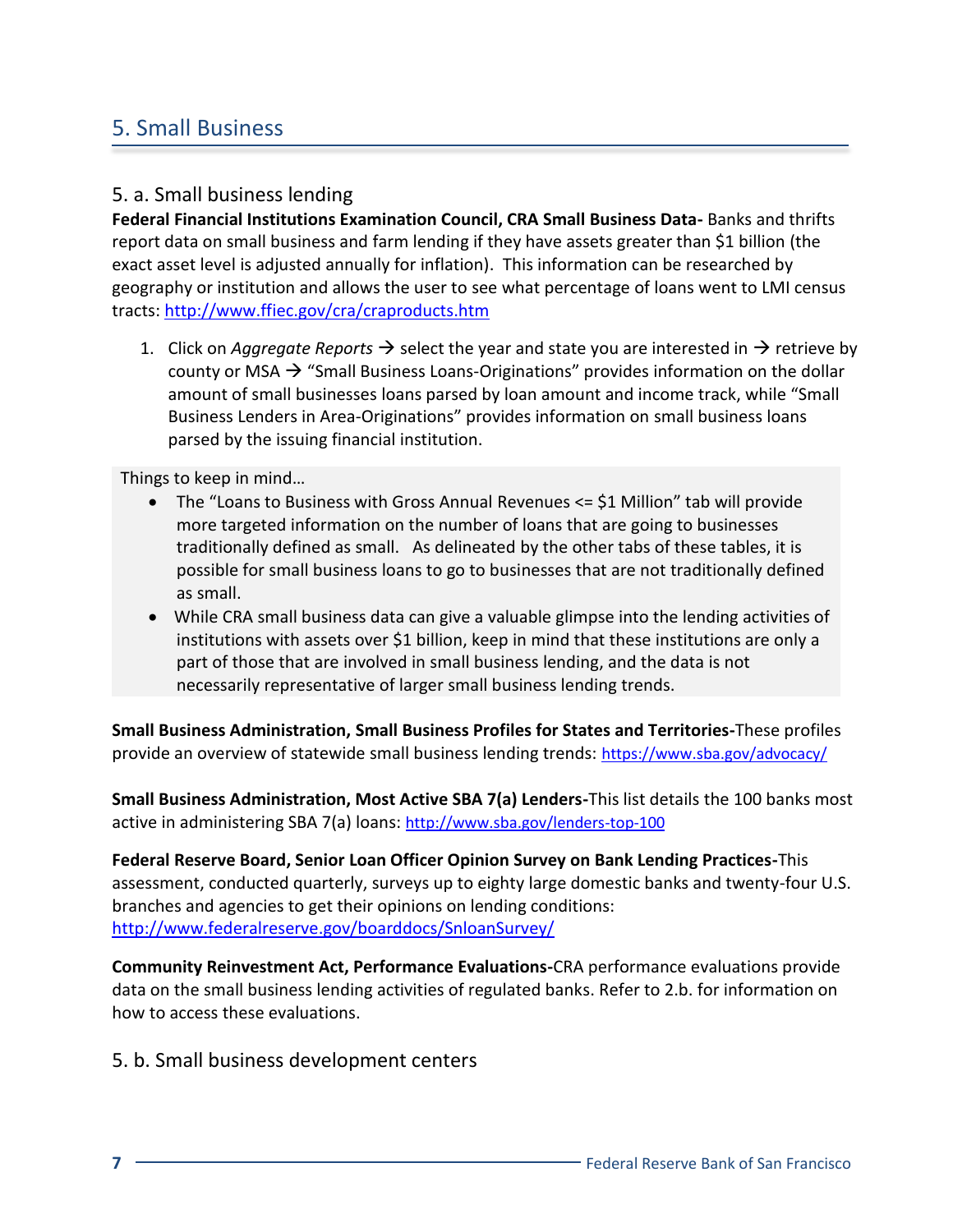**Small Business Development Centers-**There are 900 SBDCs located throughout the country. Employees of these centers can provide invaluable information regarding the "on the ground" conditions in a given area:<http://www.sba.gov/offices/headquarters/osbdc/resources/11409>

1. Call the SBDC and speak to a representative about the lending conditions in a given county.

Things to keep in mind…

 Localized small business data is generally very hard to come by. The anecdotal feedback you will get from contacting local experts in small business or economic development can help to fill the gaps.

## 6. Community Development

## 6. a. Affordable housing

**CNN Mortgage Calculator, Department of Housing and Urban Development Adjusted Median Family Income-**You can use the CNN mortgage calculator and HUD adjusted incomes to determine the housing affordability for a given area:

- 1. Take the housing value for a given county as determined in 4.a.  $\rightarrow$  plug that value into the CNN mortgage calculator: [http://money.cnn.com/calculator/real\\_estate/mortgage](http://money.cnn.com/calculator/real_estate/mortgage-payment)[payment](http://money.cnn.com/calculator/real_estate/mortgage-payment) with the appropriate down payment (generally, it is fine to leave the defaults for interest rate and mortgage type)  $\rightarrow$  note the monthly payment.
- 2. Determine the HUD adjusted median family income for the county: <http://www.huduser.org/portal/datasets/il/il12/index.html> $\rightarrow$  divide the median household income by 12 to determine the monthly income.
- 3. Housing is considered affordable if it is 30% or less of a family's income. Multiply the adjusted monthly family income determined above by 30%. If the result is less than the monthly mortgage payment determined in Step 1, the housing is affordable to a family earning the median income.

Things to keep in mind…

 While determining housing affordability for a family earning the median income can be a good proxy, it does not account for families earning less than the median income. HUD defines a low-income family as one whose income does not exceed 80 percent of median family income (MFI), and a very low-income family as one whose income does not exceed 50 percent of MFI.

## 6. b. Affordable rental housing

**Urban Institute, Housing Assistance Matters Initiative-**The Urban Institute has an affordability rating for every county in the U.S., in which they determine how many units of housing are available and affordable for every 100 extremely low-income households in the area. You can check affordability with Federal Housing Assistance either on or off: <http://www.urban.org/housingaffordability/>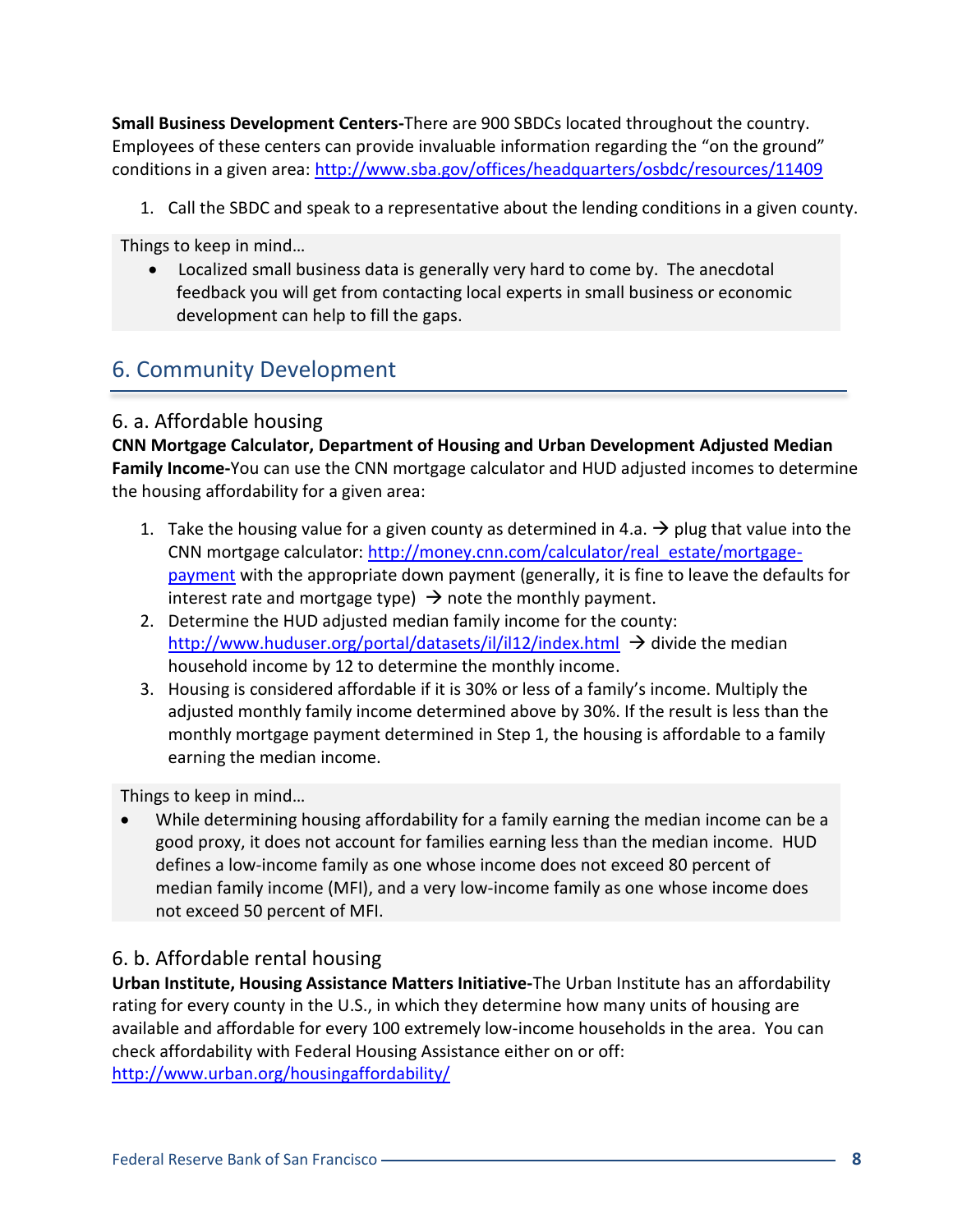**Census Bureau, American Community Survey-**The ACS provides annual estimates of the percentage of families paying more than 35 percent of their income on rent. Families that spend more than 30 percent of their income on rent are considered housing cost burdened. Due to the nature of this survey, the figures tend to be at least a year old, but they can still serve as a valuable proxy: [http://factfinder2.census.gov](http://factfinder2.census.gov/)

- 3. Select *Advanced Search.*
- 4. Type relevant geography into the *state, county or place* search bar  $\rightarrow$  click on the DP04 ACS 1-year estimate data set.
- 5. One of the last entries in the data set is *Gross Rent as a Percentage of Household Income*  where you can determine what percentage of households spend more than 35% of their income on rent.

Things to keep in mind…

- Home affordability and rental affordability generally go hand in hand. If housing prices are high, expect to see a high percentage of families spending more than 35 percent of their income on rent.
- When determining the affordability of a given county, it is important to look at the affordability of the larger state for context.

## 6. c. Homelessness

**HUD Homeless Populations and Subpopulations Reports-**HUD releases annual reports on the homeless populations in county and state geographies: [https://www.hudexchange.info/resource](https://www.hudexchange.info/resource-library/coc-homeless-populations-and-subpopulations-reports)[library/coc-homeless-populations-and-subpopulations-reports](https://www.hudexchange.info/resource-library/coc-homeless-populations-and-subpopulations-reports) 

1. Filter by year and geography  $\rightarrow$  download relevant report.

## 6. d. Poverty and food stamp usage rates

**Community Commons Mapping Tool-**Allows the user to map various data sets by state, county, or zip code:<http://maps.communitycommons.org/viewer/>

- 1. Create a username.
- 2. Go to the mapping tool  $\rightarrow$  select the *Add Data* tab  $\rightarrow$  type "Poverty" into the search bar  $\rightarrow$ select *Population Below the Poverty Level,* ACS*,* and the most recent year available. These are 5 year estimates as opposed to the 1 year estimates discussed earlier  $\rightarrow$  add data to map  $\rightarrow$  change the data geography as applicable.
- 3. Follow same steps for food stamp usage rates.

Things to keep in mind…

 The data mapper can be a great way to see where there are areas of need within a particular county. By looking at poverty and food stamp usage rates on the zip code level, you can gain a greater understanding of where there may be opportunities for community investments and services.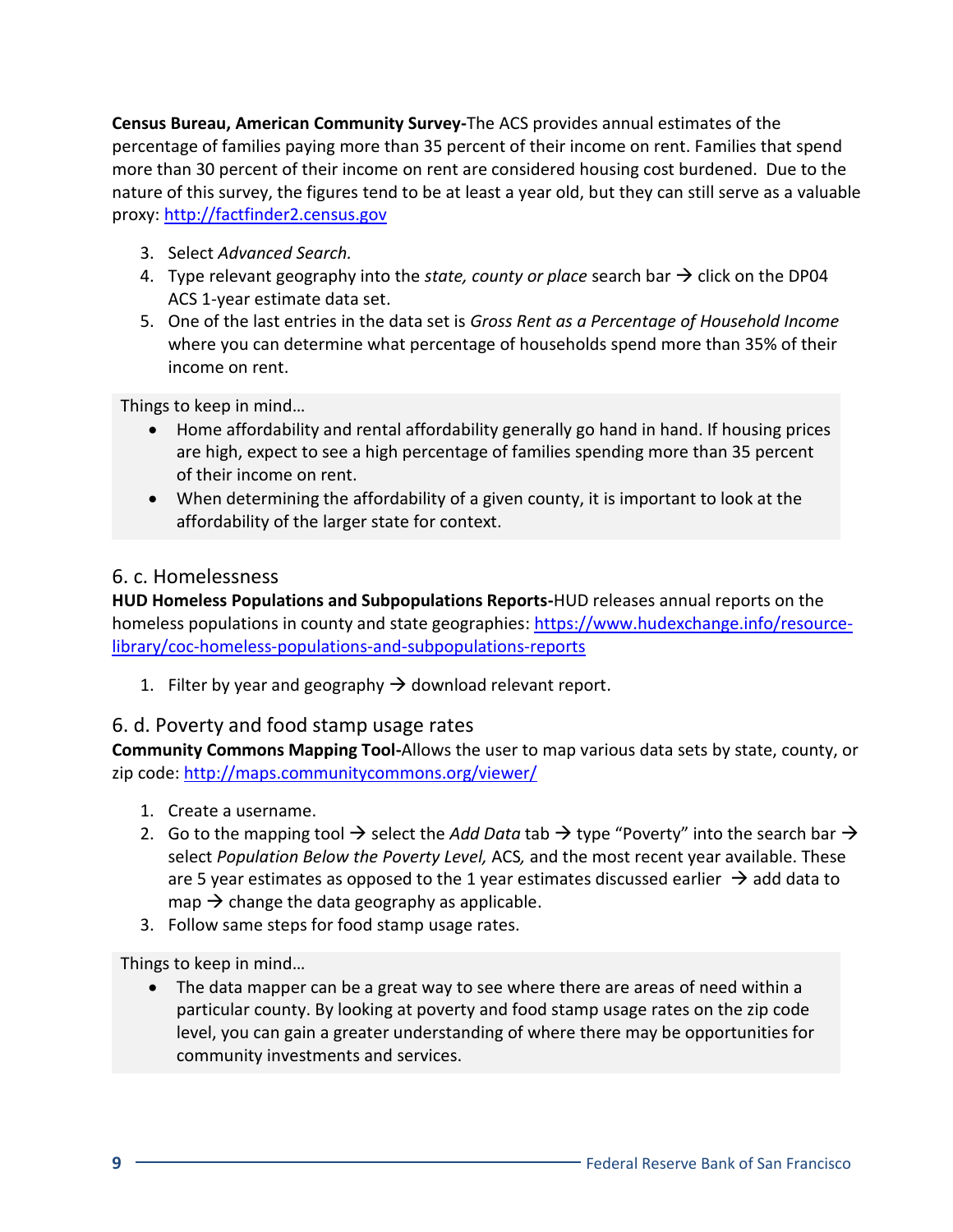**Census Bureau, American Community Survey-** The Census Bureau provides annual estimates of the percentage of all people in poverty and food stamp usage rates. Historical data can also be downloaded to gain an understanding of year over year trends: [http://factfinder2.census.gov](http://factfinder2.census.gov/)

1. Follow the steps in 6.b. above. Instead of the DP04 data set, open the DP03 set.

Things to keep in mind…

 Has poverty been increasing or decreasing in recent years? Do these trends mirror the state? An increase in the unemployment rate, and/or a decrease in the labor force size accompanied by an increase in the poverty and food stamp usage rates may indicate that individuals are leaving the labor force without the means to get by.

#### 6. e. Tax credits

**Novogradac, Affordable Housing Resource Center, Low Income Housing Tax Credits-** Novogradac delineates LIHTC allocations by state. Some states provide detailed reports on LIHTC allocations by county while others only provide aggregate figures: [https://www.novoco.com/low\\_income\\_housing/lihtc/state\\_lihtc.php](https://www.novoco.com/low_income_housing/lihtc/state_lihtc.php)

#### **CDFI Fund, New Market Housing Tax Credit Allocations-**

[http://www.cdfifund.gov/what\\_we\\_do/programs\\_id.asp?programID=5](http://www.cdfifund.gov/what_we_do/programs_id.asp?programID=5)

1. Go to the *Past Awards* section and download the relevant award booklet.

#### 6. f. Regional resources

It is worth searching a county's website for community development information. Often times, the county's Economic Development Department or similar function will release annual reports on community development needs. It is also always helpful to get qualitative input from local community experts. Sometimes the easiest way to accomplish this is through a quick internet search of non-profits in your area. Some other resources for gathering such qualitative data include:

**Community Development Financial Institutions-**Finance a wide variety of community development projects:<http://ofn.org/cdfi-locator>

**Vantage Point & other FRB Community Indicators Surveys-**Most Federal Reserve Banks conduct an annual survey in which they collect input from community stakeholders: FRBF's survey: <http://www.frbsf.org/community-development/publications/vantage-point/>

**Conferences and Round Tables-**Can be a great way to connect with local bankers and non-profits: <http://www.frbsf.org/community-development/events/>

6h. Household Financial Stability

**FDIC Unbanked**-Offers information on the number of individuals who are unbanked or under banked:<http://economicinclusion.gov/>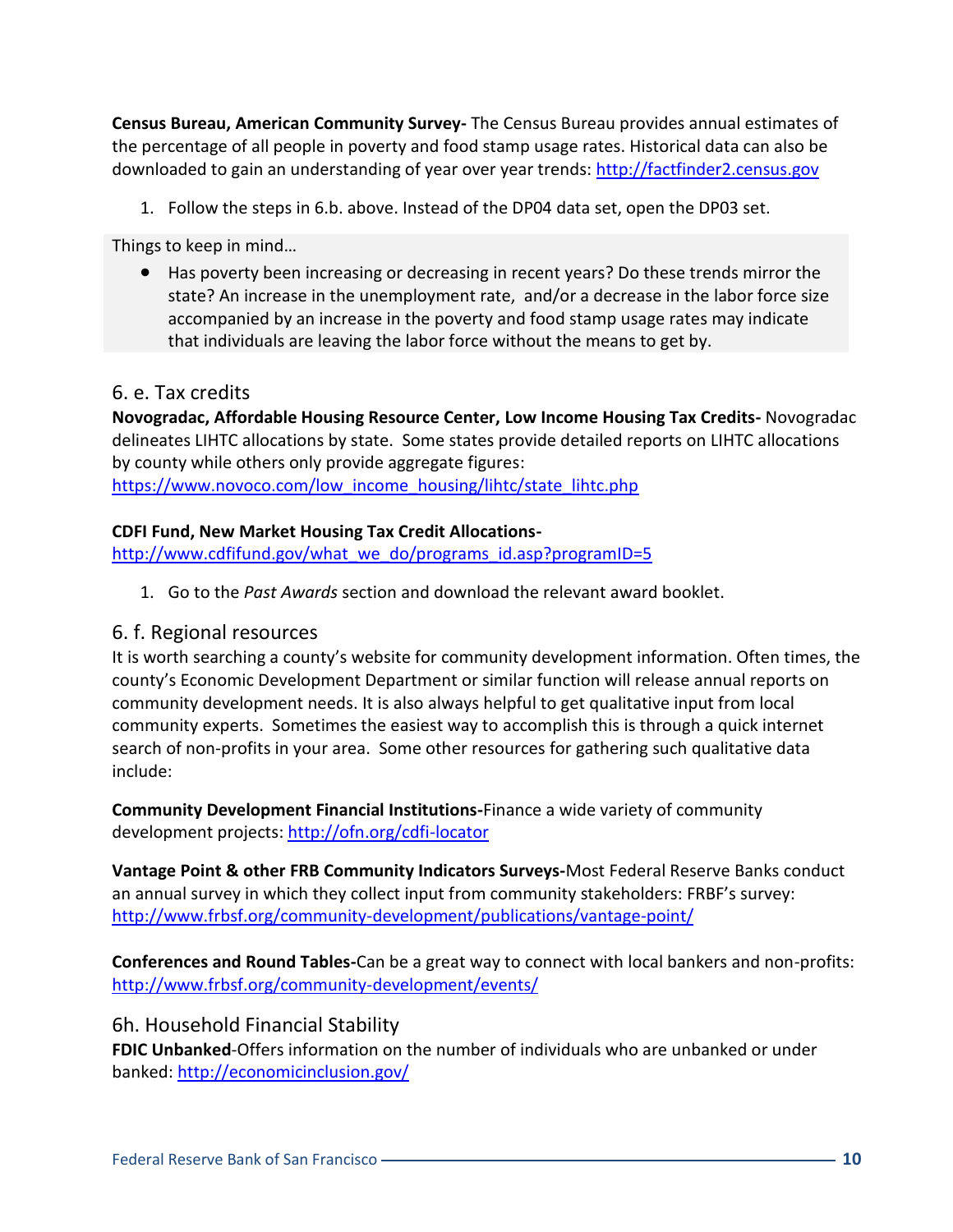**CFED Assets& Opportunity Scorecards-**Provide valuable data on household financial security: <http://assetsandopportunity.org/scorecard/>

## 7. Data Mapping Tools

**Community Commons-**Provides for the mapping of a variety of public data sources and the creation of reports like the Community Health Needs Assessment or Vulnerable Populations Footprint[: http://www.communitycommons.org/maps-data/](http://www.communitycommons.org/maps-data/)

**Opportunity Finance Network, Coverage Map-**Shows the location where CDFI loans were made, CDFI office locations, food access, bank branches, and public data layers: [http://ofn.org/cdfi](http://ofn.org/cdfi-coverage-map)[coverage-map](http://ofn.org/cdfi-coverage-map)

**PolicyMap, Subscription-**Allows for the mapping of a wide variety of public and proprietary data sets:<http://www.policymap.com/>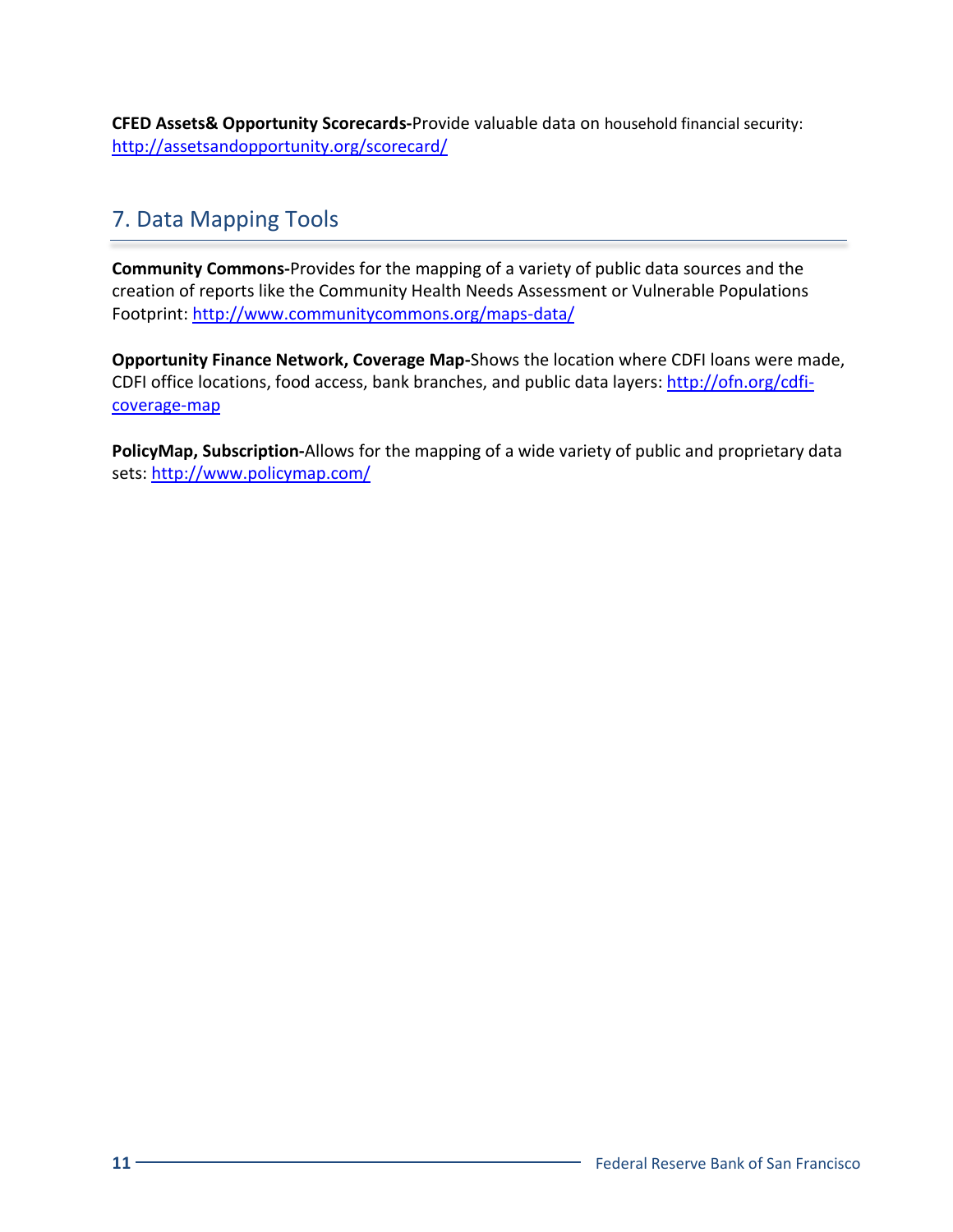

## Research in Action A Community Development Analysis of Los Angeles County

### **Overview**

We begin with some geographical context and a broad overview of population and income. **(1.a, 1.b, 1.c)** 

> Note the timeframe of analysis.

FDIC data helps to paint the financial landscape and activity level of local banks. **(2.a)** 

 $\overline{a}$ 

Los Angeles County is located on the coast of southern California, north of Orange County and south of Ventura County, and is part of the Los Angeles-Long Beach-Glendale Metropolitan Division (Los Angeles MD). The county ranks 11th statewide in terms of total land area (4,058 square miles), and is the 3rd most densely populated county in California, with 2,420 people per square mile in  $2010.<sup>1</sup>$  The geographic distribution of population, economic



activity, and land use in Los Angeles County is diverse, and the county is home to numerous beaches, national forests, mountains, and deserts. The county contains 88 separate incorporated cities as well as many unincorporated communities. The City of Los Angeles is the county seat, and with a population of 3,884,307, the largest city in California and 2nd largest in the U.S.<sup>2</sup> In 2013, the county population was 10,017,068 -making Los Angeles the largest county in the U.S., and the median household income was \$54,529.<sup>3</sup> The assessment period for this analysis will span from January 2012 to June 2014.

## **Financial Market**

Los Angeles County is a very competitive market for financial services. As of June 2014, there were a total of 111 Federal Deposit Insurance Corporationinsured institutions operating 1,811 offices in the area with total deposits of \$317.3 billion. The top 10 banks in the county, ranked by deposit size, are listed in Table 1 on the following page.

<sup>&</sup>lt;sup>1</sup> California Land Area County Rank, USA.com; available from[: http://www.usa.com/rank/california-state--land-area-](http://www.usa.com/rank/california-state--land-area--county-rank.htm) [county-rank.htm.](http://www.usa.com/rank/california-state--land-area--county-rank.htm)

 $2$  U.S. Census Bureau, State & County QuickFacts; available from:

[http://quickfacts.census.gov/qfd/states/06/0644000.html.](http://quickfacts.census.gov/qfd/states/06/0644000.html)

 $^3$  U.S. Census Bureau, American Community Survey 1-Yr Estimate, Selected Social Characteristics DPO3, 2013; available from: [http://factfinder2.census.gov.](http://factfinder2.census.gov/)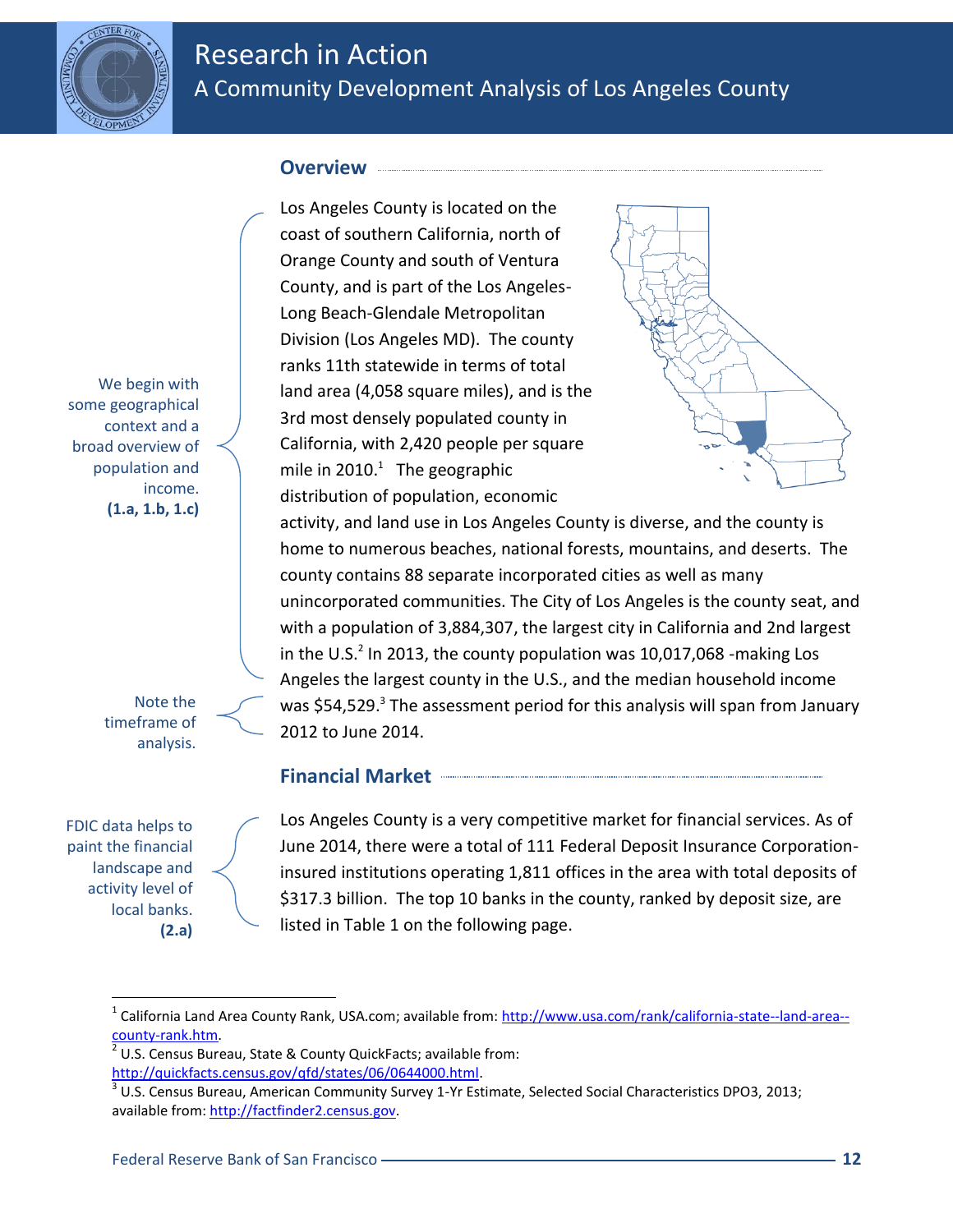|                         |                | <b>Deposits</b> | <b>Market</b> |
|-------------------------|----------------|-----------------|---------------|
| <b>Institution Name</b> | <b>Offices</b> | in County       | <b>Share</b>  |
|                         | in County      | (5000)          | in County     |
| <b>Bank of America</b>  | 249            | 61,776,503      | 19.47%        |
| <b>Wells Fargo</b>      | 242            | 47,694,794      | 15.03%        |
| Union                   | 71             | 36,178,128      | 11.40%        |
| JPMorgan Chase          | 309            | 32,922,600      | 10.38%        |
| <b>City National</b>    | 33             | 19,191,552      | 6.05%         |
| Citibank                | 115            | 14,228,889      | 4.48%         |
| East West               | 46             | 12,968,816      | 4.09%         |
| <b>OneWest</b>          | 53             | 11,470,270      | 3.62%         |
| Bank of the West        | 53             | 8,655,257       | 2.73%         |
| U.S. Bank               | 144            | 7,958,676       | 2.51%         |

*Table 1* **Top Banks Operating in Los Angeles County**

Although national banks have a strong presence in the area, the financial landscape of Los Angeles County is diverse and 97 of the 111 financial institutions in the area account for less than 1 percent of the total market share. $4$ 

#### **Labor Market**

Start with a broad description of the top industries before discussing recent performance. **(3.b)** 

**(2.a)** 

Los Angeles County's economy is highly diverse and is home to many industries including; manufacturing, trade, and entertainment.<sup>5</sup> The county is the largest manufacturing center in the U.S., employing 365,600 workers in manufacturing fields in 2012. $^6$  Trade is also a major driver of the local economy, and the Los Angeles Customs District, which includes the ports of Long Beach, Los Angeles, Port Hueneme, and Los Angeles International Airport (LAX), was the nation's largest trade district in 2013, with a two-way trade value of \$414.8 billion. Plans are underway to expand the ports and LAX airport, opening the county up to even more import and export opportunities.<sup>7</sup> Bolstered by the presence of Hollywood, entertainment is also a key industry in Los Angeles County,

 $\overline{\phantom{a}}$ 

 $^4$  FIDC, Deposit Market Share, Summary of Deposits, Los Angeles County, June 30, 2014; available from: <http://www2.fdic.gov/SOD/>

<sup>&</sup>lt;sup>5</sup> Los Angeles County Economic Development Corporation (LAEDC), Industry Clusters in Los Angeles (pg. 2-4), available from[: http://laedc.org/business-assistance/industry-clusters/](http://laedc.org/business-assistance/industry-clusters/)

<sup>&</sup>lt;sup>6</sup> LAEDC, L.A. Stats 2014 (pg. 3), available from: [http://laedc.org/wp-content/uploads/2014/08/2014-LA-](http://laedc.org/wp-content/uploads/2014/08/2014-LA-Stats_Final.pdf)[Stats\\_Final.pdf](http://laedc.org/wp-content/uploads/2014/08/2014-LA-Stats_Final.pdf)

 $<sup>7</sup>$  Ibid.</sup>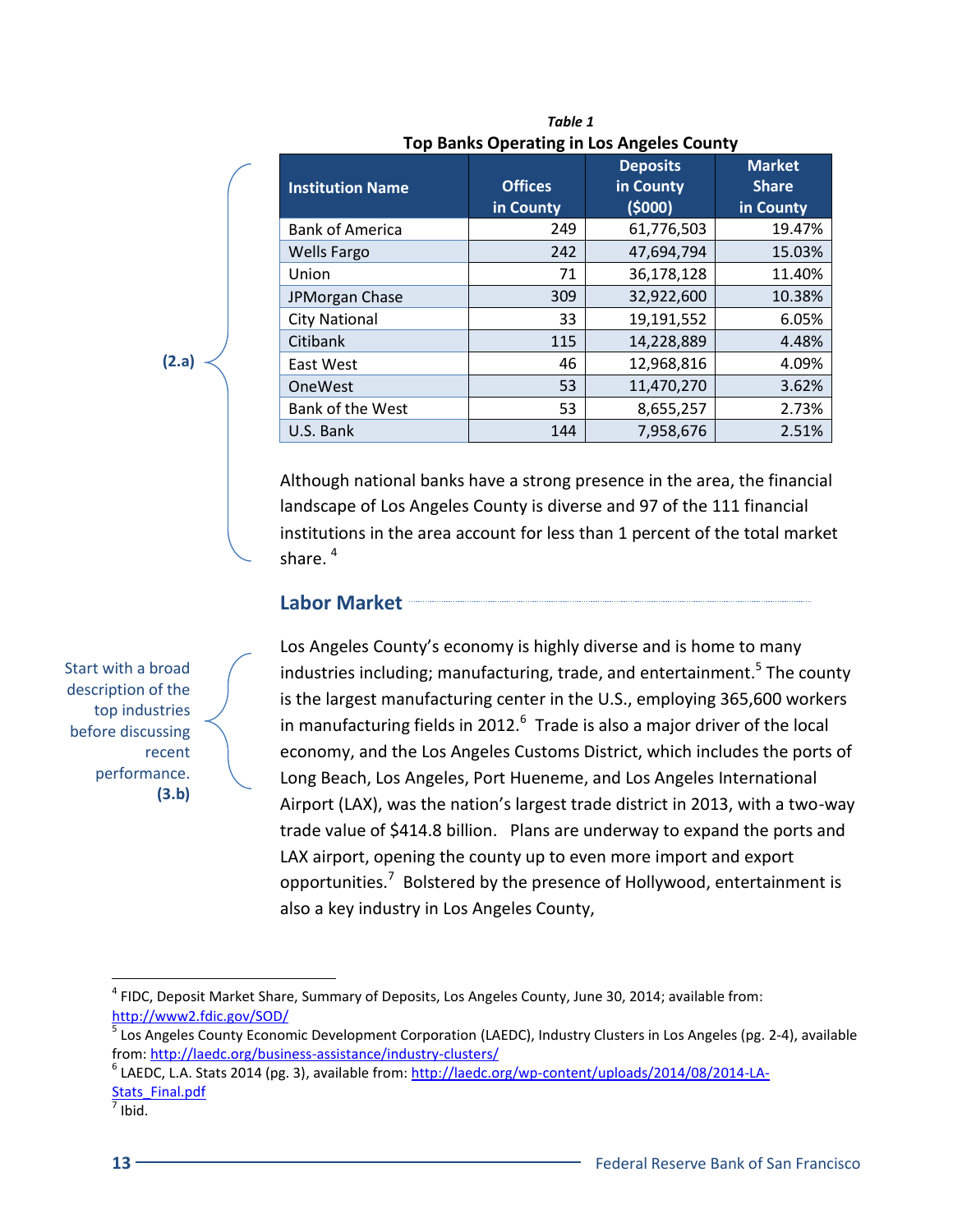Now, we discuss the economy more broadly. **(3.b)** 

Notice, we look at what happened to the labor force not just the unemployment rate. We also compare local trends to statewide trends for context. **(3.a)**

**2.a**  Again, a general description of conditions sets up more detailed analysis.

l

making up 63 percent of California's total entertainment employment.<sup>8</sup> Within the last year, nine out of the eleven main industries in Los Angeles County posted year over year growth and there are strong signs of improvement in the economy.  $9$ This improvement is further evidenced by the unemployment data shown in Table 2. The county unemployment rate has seen a consistent decline since



the end of the Great Recession, and while the unemployment rate fell, the labor force grew, indicating increasing job growth. Despite these improvements, the unemployment rate remained nearly a percentage point higher than the statewide rate at the end of the assessment period, indicating that the local recovery may be lagging behind the state recovery in some aspects. At the end of the assessment period, there were 406,494 unemployed individuals in the county, accounting for 30 percent of the state total.

## **Housing Market**

Los Angeles County has a diverse housing market with some of the highest cost areas in the state, as well as areas that were hardest hit by the foreclosure crisis. During the assessment period, however, home prices generally increased consistent with larger statewide trends, as seen below in Table  $3.^{10}$ 

 $^8$  LAEDC, Industry Clusters in Los Angeles (pg. 2).

<sup>&</sup>lt;sup>9</sup> State of California, Employment Development Department, Los Angeles-Long Beach-Glendale Metropolitan Division, August 2014, available from[: http://www.calmis.ca.gov/file/lfmonth/la\\$pds.pdf](http://www.calmis.ca.gov/file/lfmonth/la$pds.pdf)

 $^{10}$  California Association of Realtors, Historical Housing Data, Median Prices of Existing Detached Homes; available from[: http://www.car.org/marketdata/data/housingdata/](http://www.car.org/marketdata/data/housingdata/)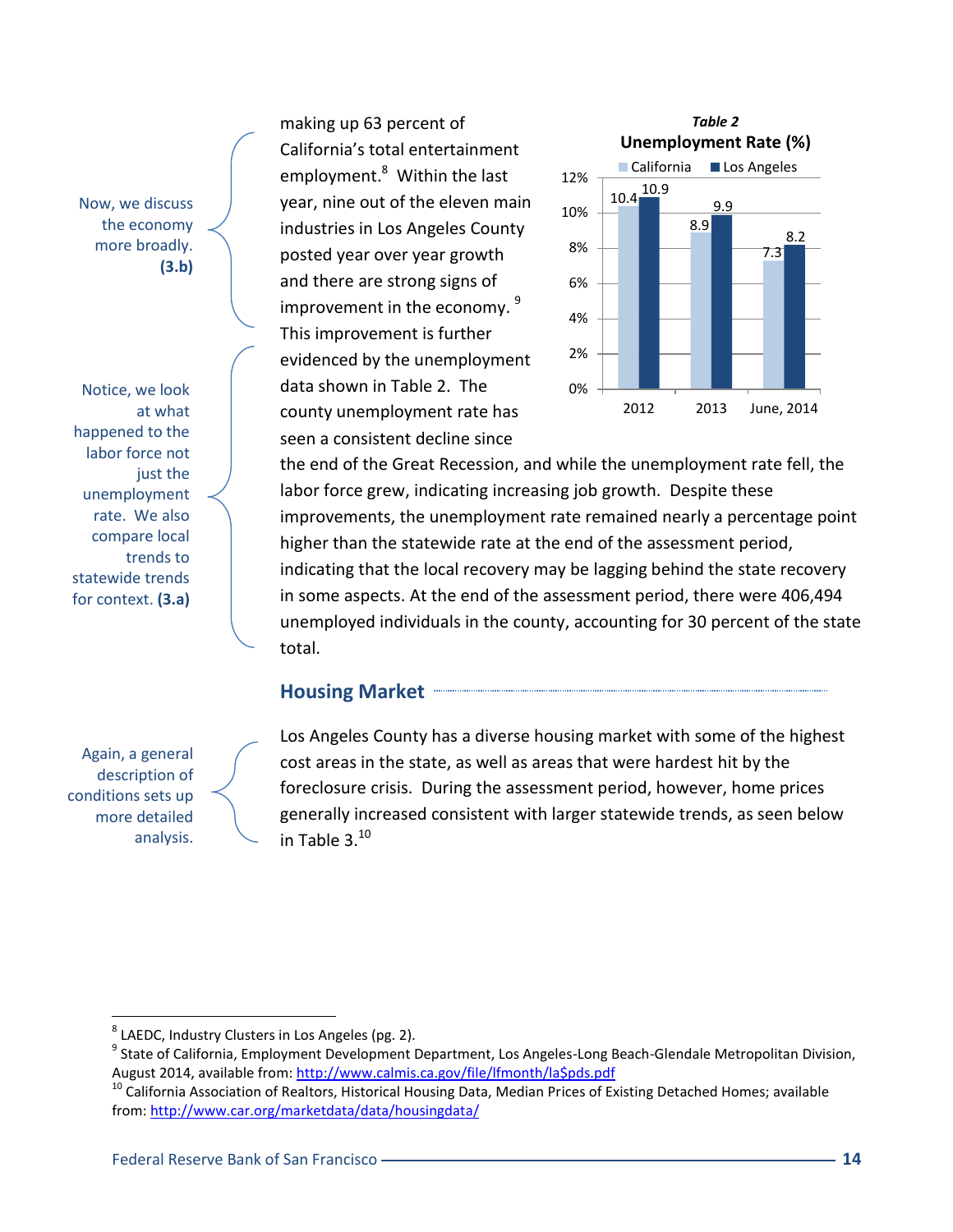

Add about 10 years of home index values to show where prices stood pre, during, and post-recession. **(4.a)**

The same sources that provide housing data will often publish reports on housing conditions. **(4.a)**

Include foreclosure data only if relevant for the county. **(4.a)**

**(4.d)**

Consistent with rising home prices, the traditional housing affordability index (which measures the percent of families that can afford to purchase a median priced home) dropped in Los Angeles County, and at the end of the assessment period, only 30 percent of median income households in the county could afford the median priced home.<sup>11</sup> A recent study found that Los Angeles County ranked as the third least affordable area in the nation for a middle class family looking to buy a home.<sup>12</sup> Although the county has seen marked improvements in the housing market, the area was particularly hard hit by the foreclosure crisis and the lingering effects of the crisis can still be seen. As of October 2013, 1.0 percent of loans in the area were in foreclosure and 2.3 percent were more than 90 days delinquent (for comparison, 0.7 percent of state loans were in foreclosure and 1.5 percent were more than 90 days delinquent). $^{13}$ 

Additionally, rental housing remains very unaffordable, and in some instances unavailable, for many households within the county. In 2013, median gross monthly rent was \$1,205, and half of all households spent more than 35 percent of their income on rent (families who pay more than 30 percent of their income for housing are considered cost burdened).

 $\overline{a}$  $11$  California Association of Realtors, Housing Affordability Index-Traditional; available from: <http://www.car.org/marketdata/data/haitraditional/>

<sup>&</sup>lt;sup>12</sup> Kolko, Jed. Where Can the Middle Class Afford to Buy a Home? *Trulia*. October 10, 2013; available from: <http://www.trulia.com/trends/2013/10/middle-class/>

 $\frac{13}{13}$  Federal Reserve Bank of San Francisco, 12<sup>th</sup> District County Profiles; available from: <http://www.frbsf.org/community-development/files/la-county-profile.pdf>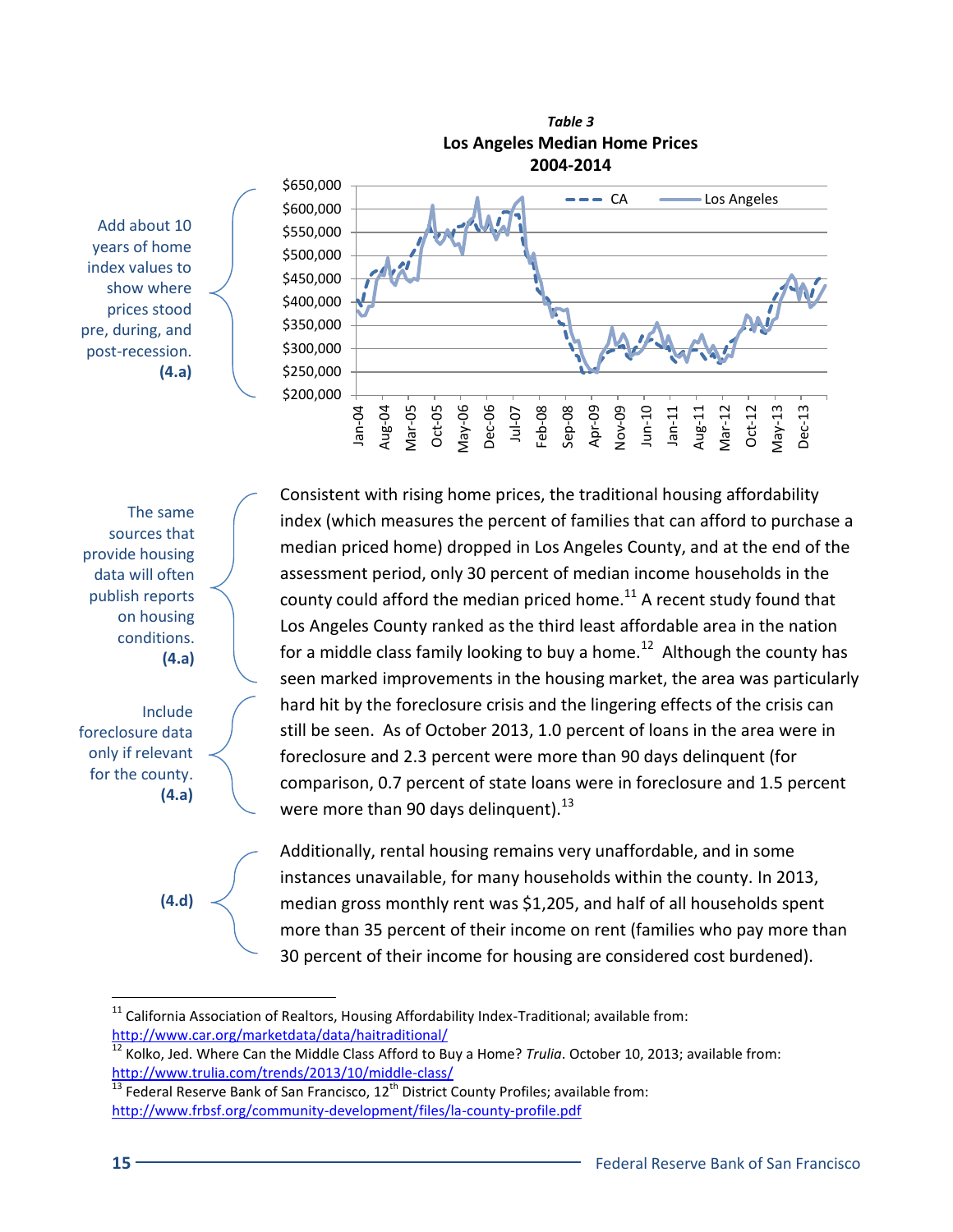When applicable, add historical context. **(4.d)** Contributing to these issues, Los Angeles County has also experienced a tightening in the rental market with vacancies declining in many areas. In the Los Angeles metro area, apartment vacancy rates fell from 3.7 percent at the start of the assessment period to an 8-year low of 3.1 percent at the end of the assessment period.<sup>14</sup>

## **Credit and Community Development Needs**

#### **Poverty**

During the assessment period, there was a slight decrease in the poverty rate, but a slight increase in the percentage of individuals on food stamps. Both these trends are consistent with broader statewide trends. Because of

| <i>I UDI</i> C 7<br><b>Poverty and Food Stamp Usage</b> |                                 |       |                                   |      |  |  |
|---------------------------------------------------------|---------------------------------|-------|-----------------------------------|------|--|--|
| <b>Area</b>                                             | <b>All People</b><br>in Poverty |       | <b>Food Stamp</b><br><b>Usage</b> |      |  |  |
|                                                         | 2012                            | 2013  | 2012                              | 2013 |  |  |
| LA Cty                                                  | 19.1%                           | 18.9% | 8.6%                              | 9.0% |  |  |
| CA                                                      | 17.0%                           | 16.8% | 9.1%                              | 9.4% |  |  |

*Table 4*

Due to the size and diversity of many counties, it is useful to include more granular poverty data where available. **(4.d)**

the diversity of the county, poverty rates vary tremendously by neighborhood. The median income of the most affluent neighborhood, Bel-Air, is over 10 times higher than that of downtown Los Angeles.<sup>15</sup> Additionally, the Los Angeles area is home to the nation's second largest population of Asian-American and Pacific Islanders living in poverty.<sup>16</sup> This general increase in poverty and uptake of social support suggest that nonprofit organizations serving low-income communities in the assessment area face greater demand for their services.

#### **Small Business and Economic Development**

Establish some national context. **(5.a)**

 $\overline{\phantom{a}}$ 

Access to credit for businesses, particularly for small business owners, was a concern nationwide during the Great Recession.<sup>17</sup> According to a 2013 report by the Small Business Administration, the value of small business loans outstanding (\$1 million or less) declined by 3.1 percent between 2011

<sup>15</sup> Los Angeles Times, Mapping L.A., Median Income; available from: <http://maps.latimes.com/neighborhoods/income/median/neighborhood/list/>

 $^{14}$  Reis, Inc. Performance Monitor, Apartment 2<sup>nd</sup> Quarter 2014, Metro: Los Angeles County; available from: [www.reis.com.](http://www.reis.com/)

<sup>&</sup>lt;sup>16</sup> National Coalition for Asian Pacific American Community Development, Spotlight: Asian American and Pacific Islander Poverty, June 2013; available from: [http://nationalcapacd.org/sites/default/files/u12/aapi\\_poverty\\_report](http://nationalcapacd.org/sites/default/files/u12/aapi_poverty_report-web_compressed.pdf)[web\\_compressed.pdf](http://nationalcapacd.org/sites/default/files/u12/aapi_poverty_report-web_compressed.pdf)

<sup>17</sup> Sloan, Steve. "Agencies Urge Loans to Small Businesses." *American Banker;* available from: [http://www.americanbanker.com/issues/175\\_25/agencies-urge-loans-to-small-biz-1011031-1.html](http://www.americanbanker.com/issues/175_25/agencies-urge-loans-to-small-biz-1011031-1.html)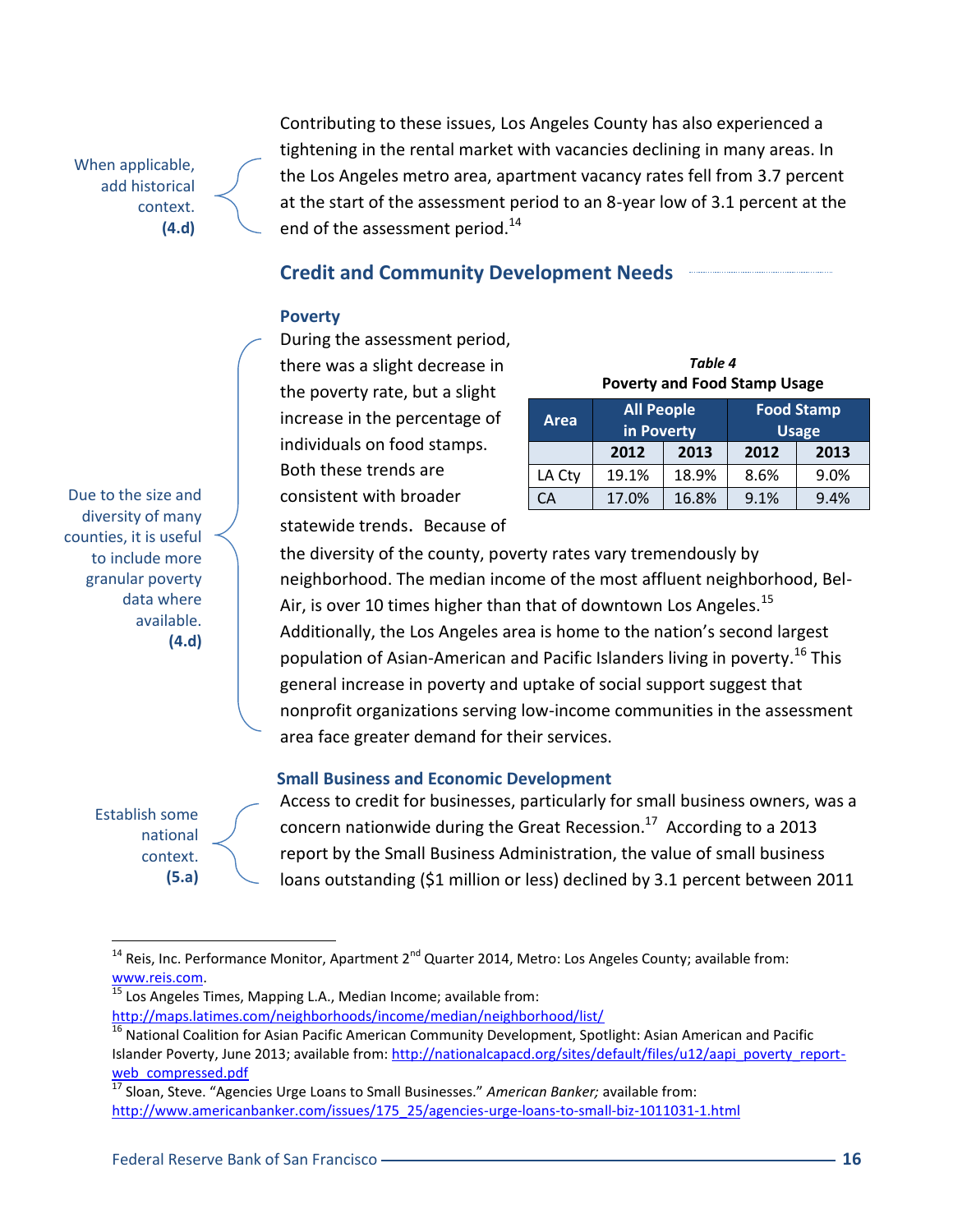and 2012, falling from \$607 to \$588 billion.<sup>18</sup> During that period, there was evidence of exceptionally high levels of risk aversion and uncertainty by both lenders and borrowers.<sup>19</sup> This risk aversion may have contributed to lower demand on the part of borrowers as well as tightened lending standards – such as requiring more or better quality collateral as security for a loan – by lenders. There has been some improvement; however, a recent report by the Federal Reserve Bank of Cleveland noted that while some measures of small business financing are now above their lowest levels since the Great Recession, they remain far below their levels before it.<sup>20</sup> Additionally, in a survey of senior loan officers by the Federal Reserve Board, 93 percent of banks reported that their lending standards to small firms with annual sales of less than \$50 million have remained basically unchanged. This suggests that lending standards that became more conservative during the recession may still be an obstacle to many small businesses seeking financing. $^{21}$ 

Concerns noted at the national level were echoed in the state. Despite an improving economy, there is evidence that small businesses are still feeling the credit crunch. A 2013 study by one non-profit indicates that a review of loan data from the SBA and the Federal Reserve show a decline of twothirds in the number of loans made to small businesses in the state of California between 2007 and 2012. $^{22}$  The same study included survey feedback from non-profit lenders indicating that they had many clients with relatively high credit scores that were being denied new loans from banks of which they had been longtime customers.<sup>23</sup> Lending standards that are still somewhat conservative may be contributing to this decreased lending. The data further suggests that there may be small business credit needs that are currently unmet by area banks.

<http://www.federalreserve.gov/boarddocs/snloansurvey/201402/default.htm>

Often times, regional reports serve as a great source of data. **(5.a)**

**(5.a)**

 $\overline{\phantom{a}}$ 

<sup>&</sup>lt;sup>18</sup> The value of small business loans outstanding for depository lenders. According to a 2011 survey by the National Federation of Independent Businesses, 85 percent of businesses reported a commercial bank as their primary financial institution. Small Business Administration. Small Business Lending in the United States 2012 (pg. 5); available from: [http://www.sba.gov/sites/default/files/files/sbl\\_12study.pdf \(accessed November 19,](http://www.sba.gov/sites/default/files/files/sbl_12study.pdf.%20(accessed%20November%2019) 2013).

<sup>&</sup>lt;sup>19</sup> Chairman Ben S. Bernanke, "Banks and Bank Lending: The State of Play" (speech, Chicago, IL, May 10, 2012), available a[t http://www.federalreserve.gov/newsevents/speech/bernanke20120510a.htm](http://www.federalreserve.gov/newsevents/speech/bernanke20120510a.htm)

<sup>&</sup>lt;sup>20</sup> Wiersch, Anne Marie, and Scott Shame. Why Small Business Lending Isn't What It Used to Be. August 14, 2013. Available from: [http://www.clevelandfed.org/research/commentary/2013/2013-10.cfm.](http://www.clevelandfed.org/research/commentary/2013/2013-10.cfm)

<sup>&</sup>lt;sup>21</sup> Federal Reserve Board, January 2014 Senior Loan Officer Opinion Survey, Office of the Comptroller of the Currency, 2012 Survey of Credit Underwriting Practices (pg. 12); available from:

<sup>&</sup>lt;sup>22</sup> California Reinvestment Coalition. *Small Business Access to Credit*, The Little Engine that Could: If Banks Helped, pp

<sup>3, 5.</sup> December, 2013; available from:<http://calreinvest.org/crc-issues/small-business>

 $23$  Ibid., (pg. 5).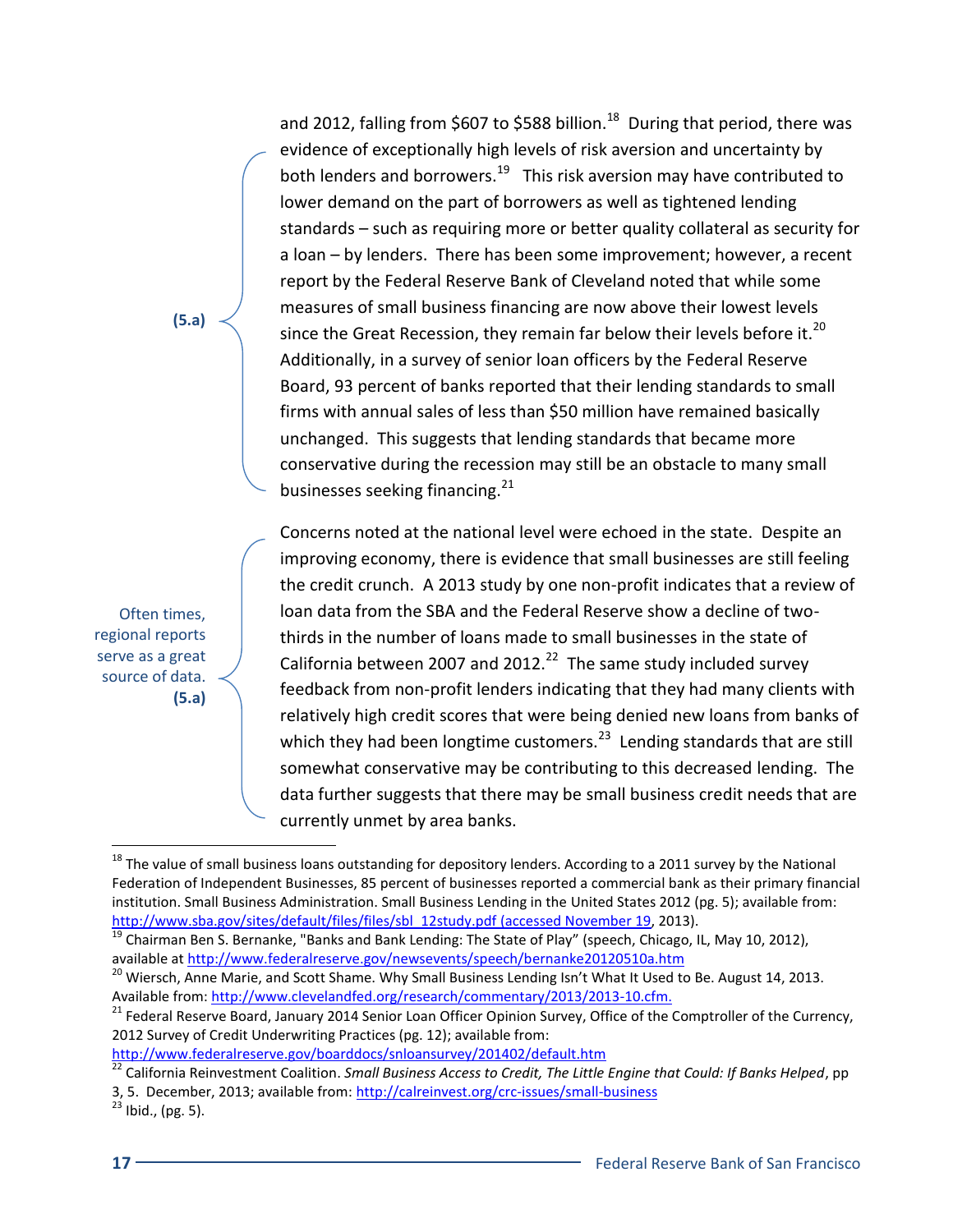#### **Affordable Housing**

**(6.a)**

**(6.c)**

**(6.e)**

A variety of factors also suggest that there is a need for affordable housing development and financing within Los Angeles County. High housing costs and low affordability indices are evidence that home ownership is out of reach for the majority of individuals living in the county. The Urban Institute, a nonprofit social and economic policy research group, estimates that for every 100 very low-income renter households, there are only 17 housing units available in Los Angeles County.<sup>24</sup> This lack of affordable housing was worsened by the abolishment of California redevelopment agencies in late 2011. These agencies formerly provided yearly investments of \$1 billion in California to finance affordable housing development.<sup>25</sup> In addition, sequestration – the across-the-board congressional spending cuts required by the Budget Control Act of 2011 – reduced the ability of local housing authorities to provide Section 8 vouchers, which subsidize rental costs for low- to moderate-income individuals. In March 2012, the Community Development Department of the FRBSF held an event in Los Angeles on neighborhood revitalization to address the impact of single family foreclosures on local economies and to identify programs that could serve as catalysts for sustainable economic development. Key themes from the event included the importance of public/private housing finance partnerships and the need for greater collaboration across sectors, particularly in light of the uncertainty resulting from the dissolution of redevelopment agencies.<sup>26</sup> Stemming from these issues, homeless is also a large problem in the county and as of 2013, there were 53,798 homeless individuals living in the region. There are a number of resources in the area that are attempting to address these needs and that may provide an opportunity for participation by banks. From 2012-2013, the county received a total of \$845.2 million in Federal Low Income Housing Tax Credits (to be administered over a ten-year period) and \$22.2 million in State Tax Credits.<sup>27</sup>

 $\overline{\phantom{a}}$ 

<sup>&</sup>lt;sup>24</sup> Urban Institute, Housing Assistance Matter Initiative; available from:<http://www.urban.org/housingaffordability/> <sup>25</sup> Bostic, Raphael and Tony Salazar. February 4, 2013. L.A.'s real housing problem. *Los Angeles Times.* Available from:

<http://articles.latimes.com/2013/feb/04/opinion/la-oe-bostic-rental-housing-crisis-20130204>

<sup>&</sup>lt;sup>26</sup> Federal Reserve Bank of San Francisco, (2012), "Vision During Crisis: Reinventing Neighborhood Revitalization," Available from: [http://www.frbsf.org/community/resources/2012/0301-Vision-During-Crisis-Reinventing-](http://www.frbsf.org/community/resources/2012/0301-Vision-During-Crisis-Reinventing-Neighborhood-Revitalization/Vision-During-Crisis-Proceedings.pdf)[Neighborhood-Revitalization/Vision-During-Crisis-Proceedings.pdf.](http://www.frbsf.org/community/resources/2012/0301-Vision-During-Crisis-Reinventing-Neighborhood-Revitalization/Vision-During-Crisis-Proceedings.pdf)

 $\frac{27}{27}$  California Tax Credit Allocation Committee, 2012 and 2013 Annual Reports; available from: <http://www.treasurer.ca.gov/ctcac>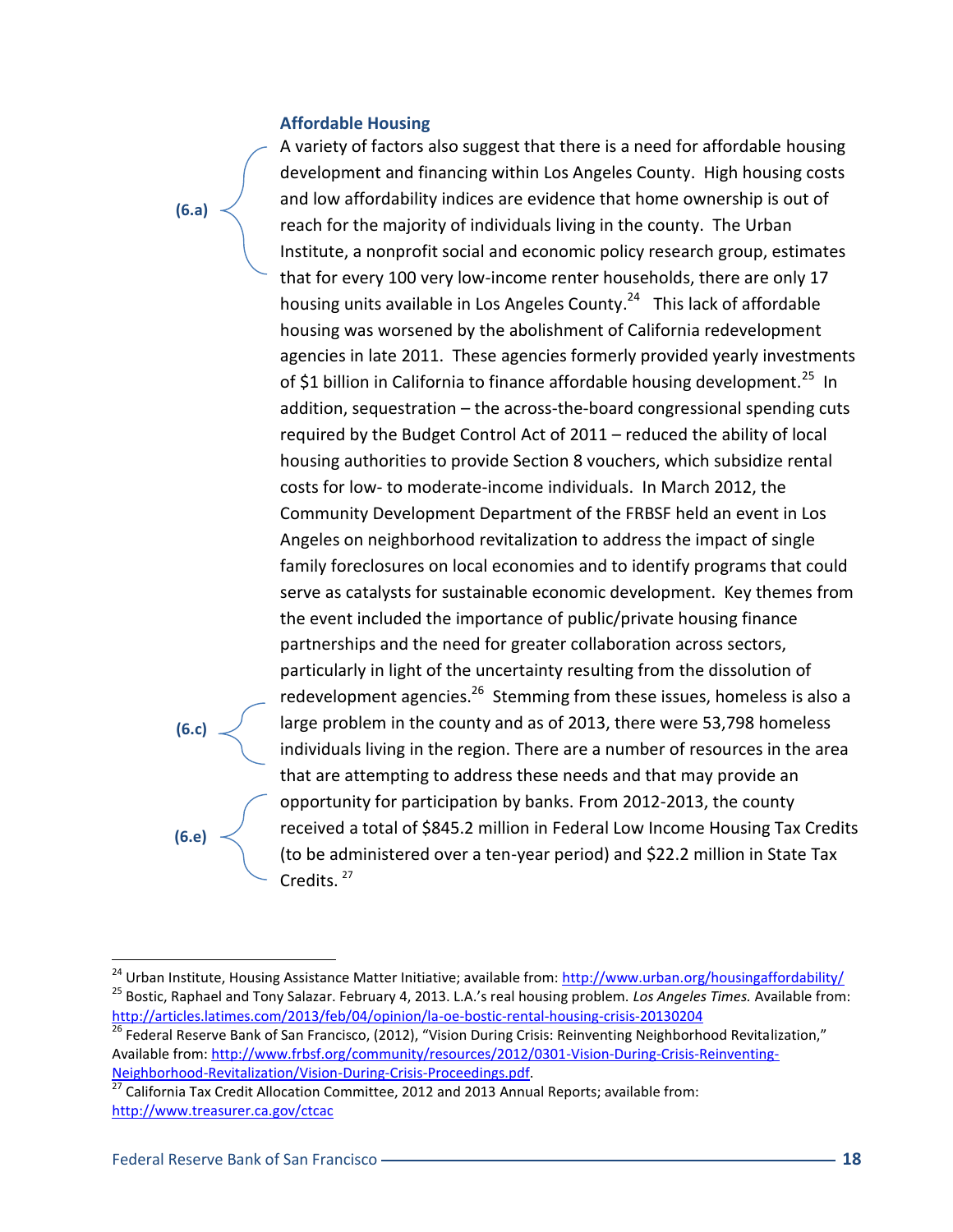#### **Financial Capability and Stability**

**(6.f)**

According to a survey conducted by the Federal Reserve Bank of San Francisco, community development practitioners see three interwoven factors as inhibiting economic recovery in low- and moderate-income communities: unemployment, instability in household finances, and rising housing costs.<sup>28</sup> In light of increased poverty and lower household income as a result of the recent recession, there is an opportunity for banks to support activities that improve financial capability and household financial stability. One opportunity is to expand access to mainstream financial institutions through efforts such as "Bank On," which connect low-income unbanked and under banked individuals with free or low-cost starter or "second chance" bank accounts and access to financial education. $^{29}$ Finally, the economic crisis has revealed the need of local organizations serving LMI communities in Los Angeles County to undertake a wide range of community development activities, including small business lending, affordable housing development, and community development finance (e.g. finance for charter schools, health, early childhood education facilities and neighborhood revitalization).

**(6.h)**

 $\overline{a}$ 

<sup>&</sup>lt;sup>28</sup> FRBSF, 2014. Vantage Point: The 12<sup>th</sup> District Community Indicators Project (pg. 2), survey conducted in 2013; available from: [http://www.frbsf.org/community-development/publications/vantage-point/2014/march/2013](http://www.frbsf.org/community-development/publications/vantage-point/2014/march/2013-community-indicators-survey/) [community-indicators-survey/](http://www.frbsf.org/community-development/publications/vantage-point/2014/march/2013-community-indicators-survey/) 

<sup>&</sup>lt;sup>29</sup> Bank On. "What is Bank On?" Available from: http://joinbankon.org/about/#.